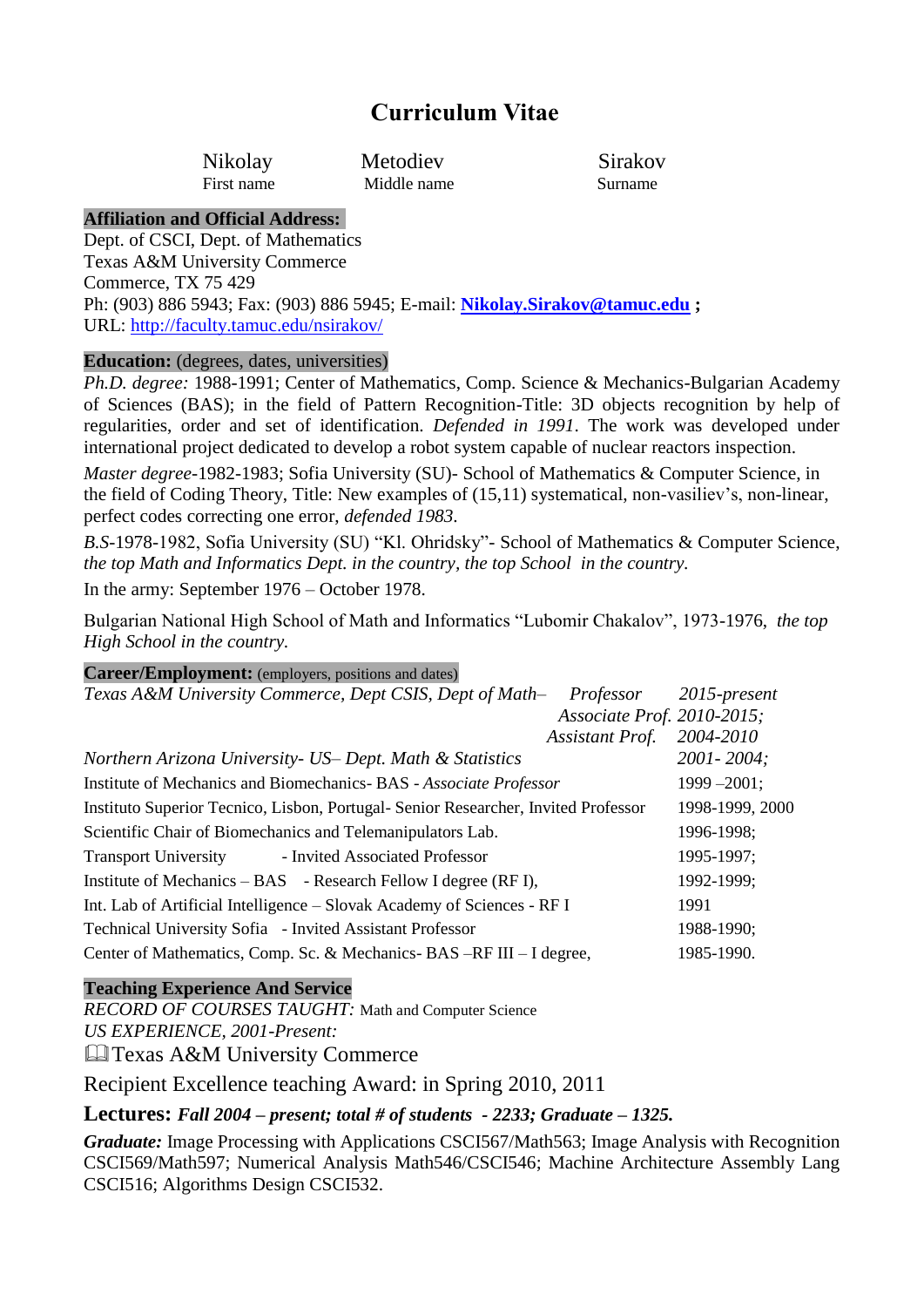*Undergrad:* Calculus III Math314; Differential Equations Math315; Discrete Mathematics Math331; Numerical Analysis Math317; Linear Algebra Math335; Calculus II and I; Pre-calculus.

### **Lectures:**

#### **Fall 2016:**

**Math 546 Numerical Analysis- Televised Class–** 6 students Main Campus, 3- Metroplex.; **CSCI569 Image Analysis with Recognition** – 10 students Main campus.

**Math597 Image Analysis with Recognition Televised –** 3 students Metroplex. **CSCI516** – 10 students **Spring 2016:** 

*Dept. CSIS-* **CSCI516** 03E- Comp. Org. and Assembly Lang –Graduate class- **32 students**

**CSCI 567/Math563** – Image Processing with Applications Graduate – **30 CS + 8** 

**Dept. Mathematics – Math317** Numerical Analysis – **19 students**

**Chetana Divakar** -CS-Chair of Master Defense Committee– **Title**- Tracking objects in video with SIFT and Active Contour, expected defense April 15, 2016.

**Math595,** He Zhang, Title: SVM from Binary to Multi-Class, Defended on June 29, 2016.

**Fall 2015: CSCI516 –** 35 students **, CSCI569** Image Analysis with Recognition**– 11** students,

**CSCI518**-Thesis class – Chetana- Tracking multiple objects with occlusions.

**Math 315**, DE- **15** students; **Math546** Numerical Analysis – **6** students.

**Spring 2015:** 

*Dept. CSIS-* **CSCI516** 02E- Comp. Org. and Assembly Lang –Graduate class- **34 students CSCI516** 03E-Comp. Org. and Assembly Lang –Graduate class- **40 students** 

**CSCI 567** – Image Processing with Applications Graduate – **3 students**

**Dept. Mathematics – Math317** Numerical Analysis – **13 students**

**Math563** – Image Processing with Applications Graduate – **5 student**

**Master Thesis CSCI518**: Swathi Mugapala, **Title:** Tracking Fully Occluded Objects,.

**Fall 2014:** *Discrete Math331* – **22 students**;

*CSCI569* Image Analysis with Recognition- **7 students**;

*Math546* Numerical Analysis – **5 students**;

**Summer II, 2014 –** Calc. III Math314 -12 students

#### **Spring 2014:**

**Math Comp Exams:** 2 Math546 NA, 1 Math 597 Image Analysis, 1 Math 563 Image Processing

*Dept. CSIS-* **CSCI595** - Research & Literature –Graduate class- **14 students CSCI595** - Research & Literature –Independent – **1 student CSCI 567** – Image Processing with Applications Graduate – **9 students CSCI 497 –** Introduction to Image Processing – **6 students for time release**

**Dept. Mathematics – Math335** Linear Algebra – **34 students**

**Math563** – Image Processing with Applications Graduate – **1 student**

**Master Thesis Math518:** Adam Bowden, **Title**- Implementation of the Schrodinger Partial Differential Equation for Image Segmentation.

**Fall 2013- New Course Developed:** CSCI569 Image Analysis with Recognition

**Fall 2013: CSCI 569** Image Analysis with Recognition – *7 students*, **CSCI546**/Math546 Numerical Analysis – *4 students*, **Math317** Numerical Analysis – *13 Students*; **CSCI 589** – Circularity and Solidity Calculation for Skin Lesion diagnosis- *1 Student*; **CSCI – 595** – Skin Lesion Texture Extraction-*1 Student*; CSCI-595 - Boundary And Convex Hull Extraction Of Multiple Objects-*1 Student*, Math518 – Implementation of the Schrodinger Partial Differential Equation for Image Segmentation.

**Summer II, 2013 -** Calc. III, Math 314, 10 students

#### **Development of new course Math597/CSCI546 Numerical Analysis**

**Spring 2013: Comprehensive Exam, for Mtah563 -3, NA-Math597-2**

*Dept CSIS-***CSCI-516** Fund Concepts Computing/Mach Org –Graduate course, **19 students**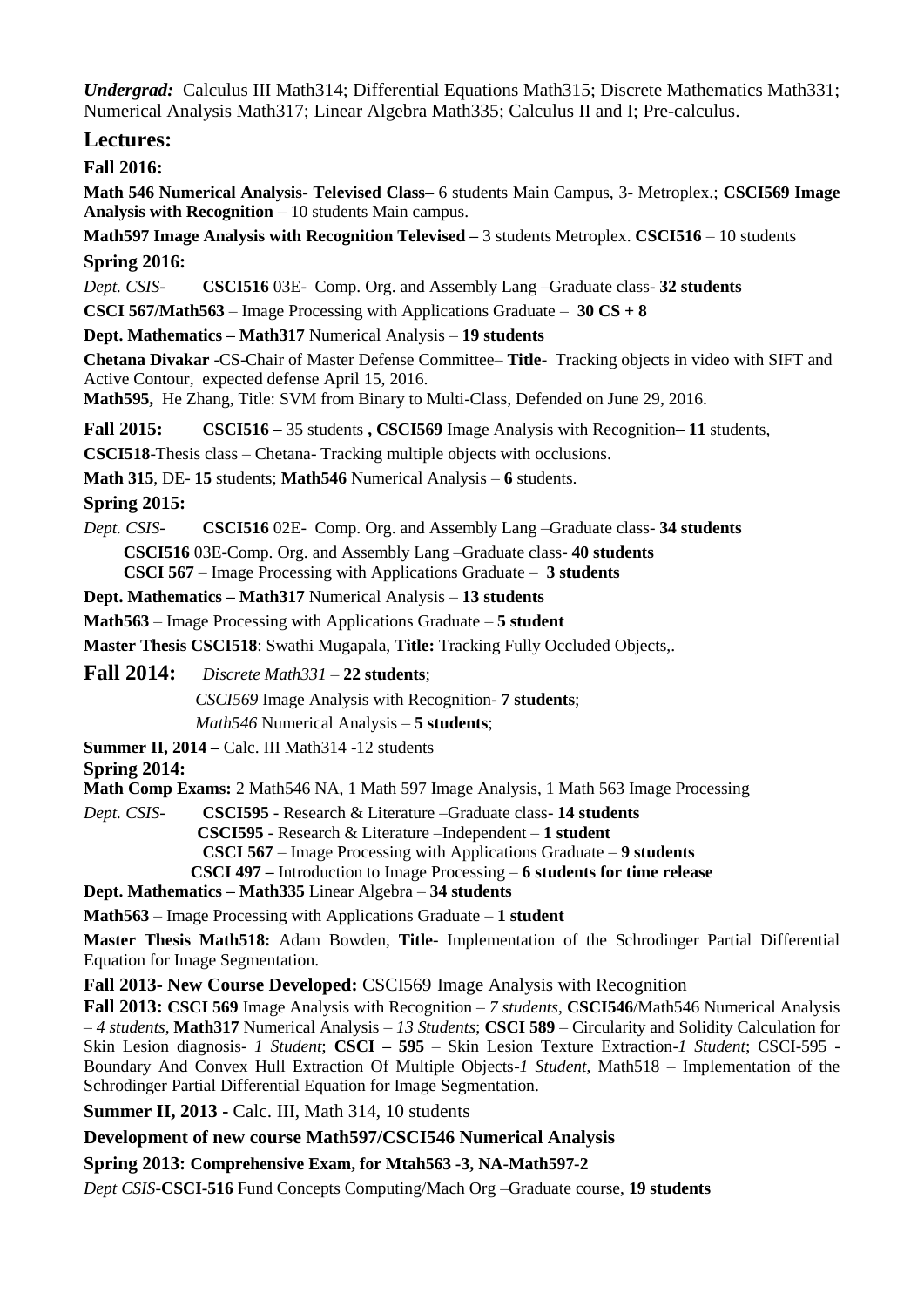**-Master Thesis CSCI518:** P. KANDHARE, Object Tracking In Video Sequence Using Modified Kalman Filter With A Shrinking Active Contour As A Measuring Tool, Master Degree Thesis, Dept. of Computer Science, Texas A&M University-Commerce, Defense April 18, 2013.

**-Math595** [–Binbuhaer, A –](https://ssbprod.tamuc.edu/prod/bwlkosad.P_FacSelectAtypView?xyz=Mjk2MTU0) Solution of the Poison PDE with Finite Differences & Element Methods.

**-Math595 –** Manal Alabdulhadi – Estimating Sample Size and Confidence Intervals,

*Dept of Math* –**Math-331** Discrete mathematics, **33 students,**

Image Processing with applications **– CSCI567-9 students; Math563- 2, Math489 - 1 students**

## **Fall 2012**

*Dept. CSIS-***CSCI516** Fund Concepts Computing/Mach Organization –Graduate course,

**CSCI518** Thesis, 1 student- Pravin Kandhare, **Title:** Tracking objects in video

*Dept of Math* – **Math-597/** CSCI546 Numerical Analysis **– 6 students, new course**

 **Math 317** – Numerical Analysis- **18 students**

### **Summer II 2012** ,Comprehensive Exam

Dept. of Mathematics- Math 314, Calculus III, - **18 students ;**

Math589 – Independent Study, Pravin Kandhare, Title: Advanced Image Analysis with Elements of Recognition;

Math489 – Rebecca Stewart, Title: Optimal Path Detection in Graphs

CSCI589- Sheena Mathew - Title: Experimental Validation of Integral Scaling Algorithms.

**Spring 2012**: Comprehensive Exam, for Mtah563

*Dept. CSIS-***CSCI-516** Fund Concepts Computing/Mach Organization –Graduate course, 24 students

**CSCI518** Thesis, 1 student- Pravin Kandhare, **Title:** Tracking objects in video sequences

**CSCI589** – Independent Study, Sheena Mathew, Title: Radial Integral Technique for Scale Invariant Image Region Matching.

**Math589** – Independent Study, Pravin Kandhare, Title: Image Analysis Methods

**Math595 -** Project, Raghu Manur, Title: Software for Image Splitting using Delaunay Triangulation, we met on Feb. 03, 2012, I developed the method for him, provided John's Report , and

the software by Frigo in C++. This software differs from what is required in the image tessellation.

*Dept of Math* –**Math-331** Discrete mathematics, **35 students,**

Image Processing with applications **– CSCI567-1 students; Math563- 5, Math489 - 7 students**

Development of new course CSCI546 Numerical Analysis, Math546

*Fall 2011*

*Dept CSIS-***CSCI516** Fund Concepts Computing/Mach Organization –Graduate course, **32**

**CSCI595** – Automatic Skin Lesions Features Extraction with S-ACES active contour.

*Dept of Math* –**Math-314** Calculus III–Upper Level-course, **35 students,**

 **Math 317** – Numerical Analysis-Upper Level - **13 students, Undergraduate.**

**Math589**-Indipendant Study – **2** Master Students**, Title:** Integrals on Radial Lines for Scaling Invariant Regions Matching: **Title:** Delaunay Triangulations and Voronoi Diagrams for splitting and merging images.

**Summer I, 2011-** Calculus III, Math 314 – **9 students;** 

**Thesis** Chakrader Nara, **Title**: Active contour on the exact solution of the active convex Hull Model Working with noise, published; Math 589 – Sheena Mathew, **Title:** Circular and Radial Techniques for Rotational and Scale Invariant Regions Matching**;**

### **Spring 2011:**

*Dept CSIS-***CSCI-516** Fund Concepts Computing/Mach Organization –Graduate course, section 1 - **46, section 2- 39 students;**

CSCI518 Thesis, 1 student- Chakrader Nara, **Title:** Active contour on the Exact solution of the active convex Hull Model Working with noise

*Dept of Math* –**Math-335** Linear Algebra, **32 students,**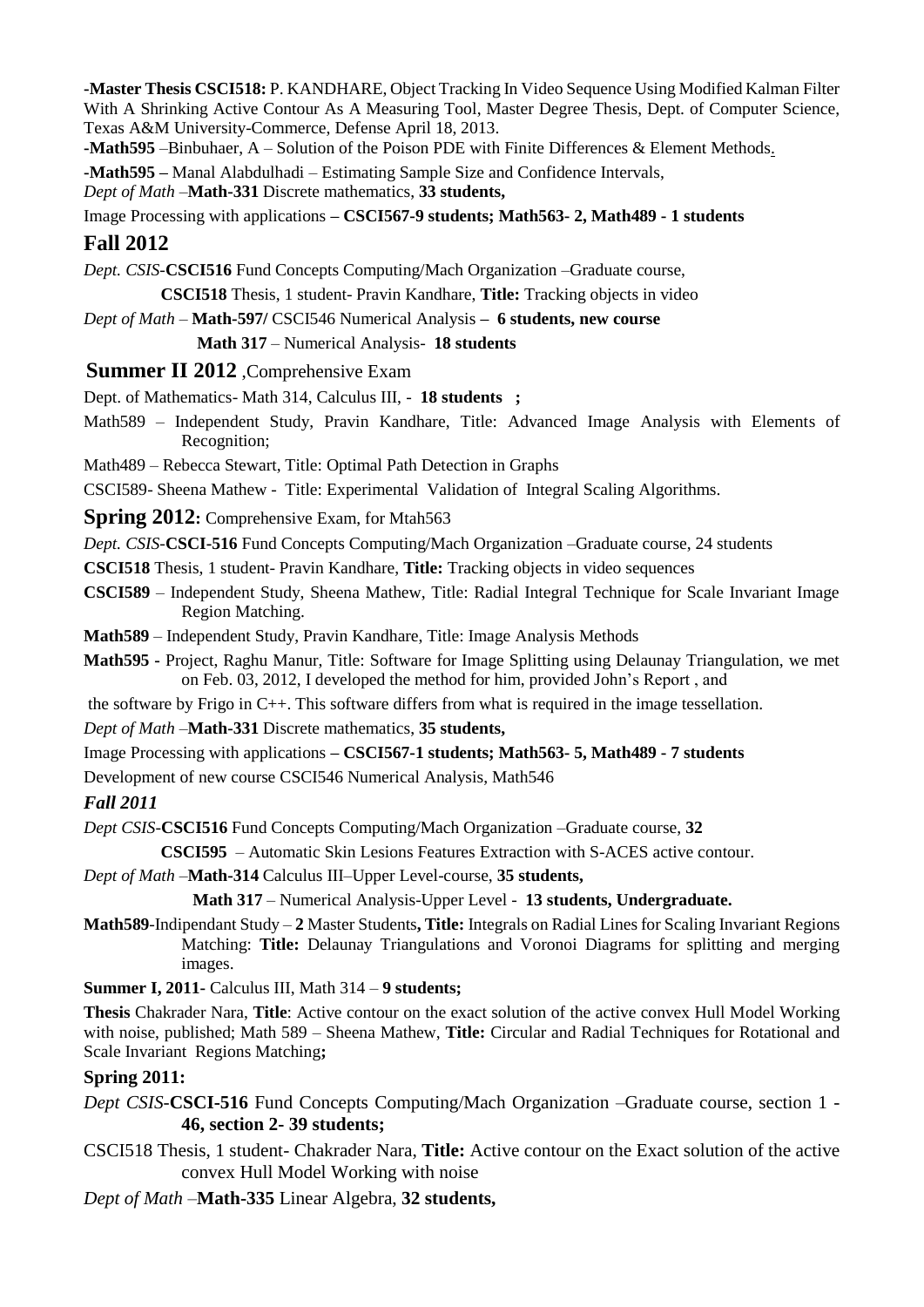Image Processing with applications **– CSCI567/Math563/ Math489 - 11 students,** 

#### **Fall 2010**

*Dept CSIS-***CSCI-516** Fund Concepts Computing/Mach Organization –Graduate course, section 1 - 28**,** section 2**- 18 students,** the latest edition of the text buck is used**;**

CSCI595 Research & Literature – Graduate- 1 student

CSCI518 Thesis, 1 student- Chakrader Nara, **Title:**

*Dept of Math* –**Math-315** Differential Equations–Upper Level-course, 32 **students,**

**Math** – Numerical Analysis-Upper Level - **13 students, Undergraduate.**

Math589-Indipendant Study – **1** Master Student**, Title:** Scaling, Rotation and Translation Invariant Region Matching Methods.

*Summer 2010 -* Dept. of Mathematics- Math 314, Calculus III, - **15 students;**

Math589-Indipendant Study – **1** Master Student**, Title:** Correlation and Shape Matching Methodology**;**

Dept. of Comp. Science- CSCI532-Algorithms Design- **20 students.** *The course is Web Enhanced.*

*Spring 2010: Comprehensive Exam,* April 15, for CS-

*Comprehensive Exam,* February 15, 2010, Math- **1 master students**.

*Spring 2010* Dept. of Mathematics- Math 314, Calculus III – **6 students;**

*Dept CSIS-***CSCI-516** Fund Concepts Computing/Mach Organization –Graduate course, section 1 -**40,**  section 2**-28 students,** the latest edition of the text buck is used**;**

**Master Thesis-** Karthik Ushkala- Tracking Objects-**1 Graduate student;**

*Fall 2009: Comprehensive Exam,* October 2009, for Math- **1 master students**.

Dept. of Mathematics- Math 315, Differential Equations - **35 students;**

*Dept CSIS-***CSCI-516** Fund Concepts Computing/Mach Organization –Graduate course, section 1 -**25,**  section 2**-22 students,** the latest edition of the text buck is used**;**

**CSCI589-** Image Segmentation and Analysis, **1 Graduate student;**

**CSCI595-** 3 projects for **3 graduate students**.

### *Summer 2009*

*Comprehensive Exam,* June 2009, for Math- **2 master students**.

Dept. of Math- Math 314, Calc III, - **16 students;** Math589-Indipendant Study – **1 Master Student;**

Dept. of Comp. Science- CSCI532-Algorithms Design- **5 students.** *The course is Web Enhanced.*

### **SPRING 2009**

*Dept CSIS-***CSCI-516** Fund Concepts Computing/Mach Organization –Graduate course, section 1 -**36,**  section 2**-26 students,** the latest edition of the text buck is used**;**

**CSCI-567** Image Processing w/Applications -Grad-course, **12 student**;

**CSCI489**-Imame Processing with Applications Hours: 1-4, **1 Undergraduate**

*Dept of Math* –**Math-563** Image Processing w/Applications–Grad-course, **05 students,**

**Math 489**-Introduction to Partial Diff Equation Hours: 1-4, **1 Undergraduate.**

### **FALL 2008:**

**Comprehensive Grad Exam CS – around 50 students;**

**Comprehensive Grad Exam Math- Fall 2005-2007, 1 student.**

*Dept CSIS-***CSCI-516** Fund Concepts Computing/Mach Organization –Graduate course, section 1 -**46,** section 2**-40 students,** the latest edition of the text buck is used**;**

**CSCI532, Algorithms Design- 28, +7** extra, graduate **students;** *CSCI595***- 9 students**;

*Dept of Math* – **Math-191** –Calc. I- **25 students, Bin 302**;

### **SUMMER II 2008:**

Dept Math - Linear Algebra Math 335 – **29 students**.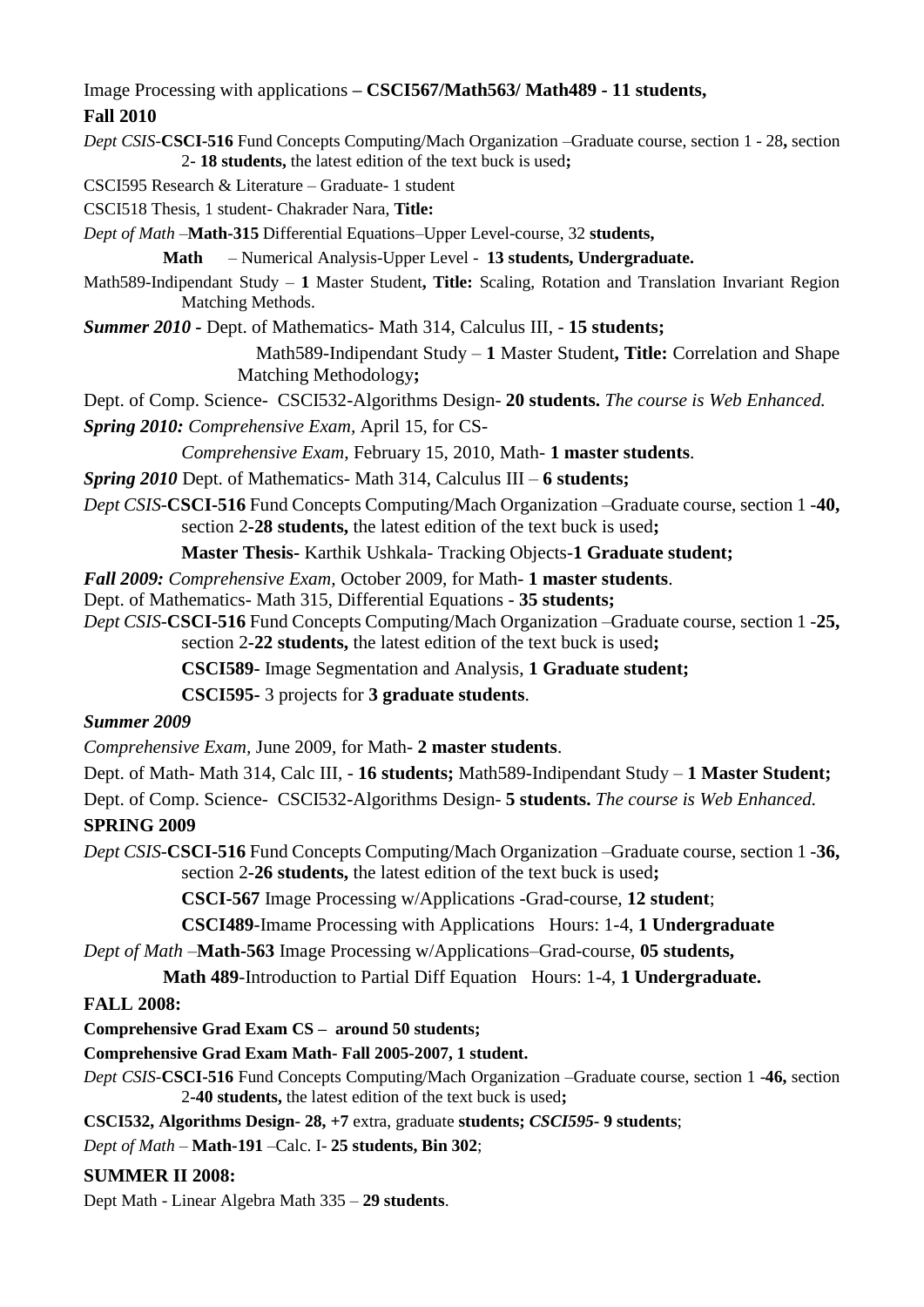#### Continuation of **Math 589**.

#### **SUMMER I 2008:**

*Dept CSIS-***CSCI532- 35 graduate** students, Session I**;**

#### *Dept Math***-Math314-**Calculus III- **17 students** Session I;

**Math 589**- Title: Search optimization in image database, Session I and Session II-one student Shrinivas Komu, 50001262, CS graduate

#### **SPRING 2008:**

*Dept CSIS-***CSCI-516** Fund Concepts Computing/Mach Organization –Graduate course, section 001, 21633-**37 students,** Jour 129**;**

**CSCI-567** Image Processing w/Applications -Grad-course, **16 student**;

#### *Dept of Math* – **Math-192** –Calc. II,- **40 students**;

**Math-563** Image Processing w/Applications–Grad-course, **22 students,** the latest edition of

#### the text buck is used.

#### **FALL 2007:**

#### **Comprehensive Exam CS – 14 students; Comprehensive Exam Math- 5 students.**

*Dept CSCI-***CSCI-516** Fund Concepts Computing/Mach Organization –Graduate course, Spring-2007, section 001, 81695-**32 students**; section 002, 82599 -**29 students;**

**CSCI595** Research & Literature, Graduate Course– **5 students.**

#### *Dept of Math* – **Math-142** Pre-Calc, Spring 2007- **26 students, BA 257**;

**Math-314** Calc. III, Spring 2007- **27 students, Bin 302**

#### **SUMMER I, 2007:**

*Dept CSCI* Algorithms Design, CSCI532 – Graduate Course, **16 Students, Jour 104**

Algorithms Design, CSCI489 – Undergraduate, **1 Student**

#### **SPRING 2007:**

*Dept CSIS-***CSCI-516** Fund Concepts Computing/Mach Organization –Graduate course, Spring-2007, section 001, 21633-**34 students,** 3-4:15PM, Jour 129; section 002, 22074 -**35 students,** 12:30PM-1:45PM**,** Jour 129**;**

**CSCI-597** Image Processing w/Applications -Grad-course, Spring 2007 – **3 student**;

#### *Dept of Math* – **Math-142** Pre-Calc, Spring 2007- **41 students, Bin 301,** 11-12:15PM;

**Math-597** Image Processing w/Applications–Grad-course, Spring 2007- **7 students, Science 123,**  7;20-10PM;

**Math-489** Image Processing w/Applications – Under Grad-Spring 2007 – **1 student**;

#### **FALL 2006:**

*Dept CSIS-***CSCI-516** Fund Concepts Computing/Mach Organization –Graduate course, *two section 42 students each*, **total 84 students**; **CSCI-595** Research Lit & Tech. – *13 student*;

*Dept of Math* – **Math-191** Calc I, - *26 students*; **Discrete Math 331 –** *25 students*.

#### **SPRING 2006:**

*Dept CSIS-***CSCI-516** Fund Concepts Computing/Mach Organization –Spring-2006-*33 students*;

**CSCI322** Computer Organization – *9 students*;

**CSCI-597** Image Processing w/Applications -Grad-course, Spring 2006 – *6 student*;

#### *Dept of Math* – **Math-191** Calc I, Spring 2006- *27 students*;

**Math-597** Image Processing w/Applications –Grad-course, Spring 2006- *8 students;*

**Math-489** Image Processing w/Applications – Under Grad-Spring 2006 – *1 student*;

#### **SUMMER 2006: Math-252** Calc III, - *10 students*.

#### **FALL 2005:**

*Dept CSIS-***CSCI-516** Fund Concepts Computing/Mach Org –Grad-course, **TWO SECTIONS 32 students each, Total 64**;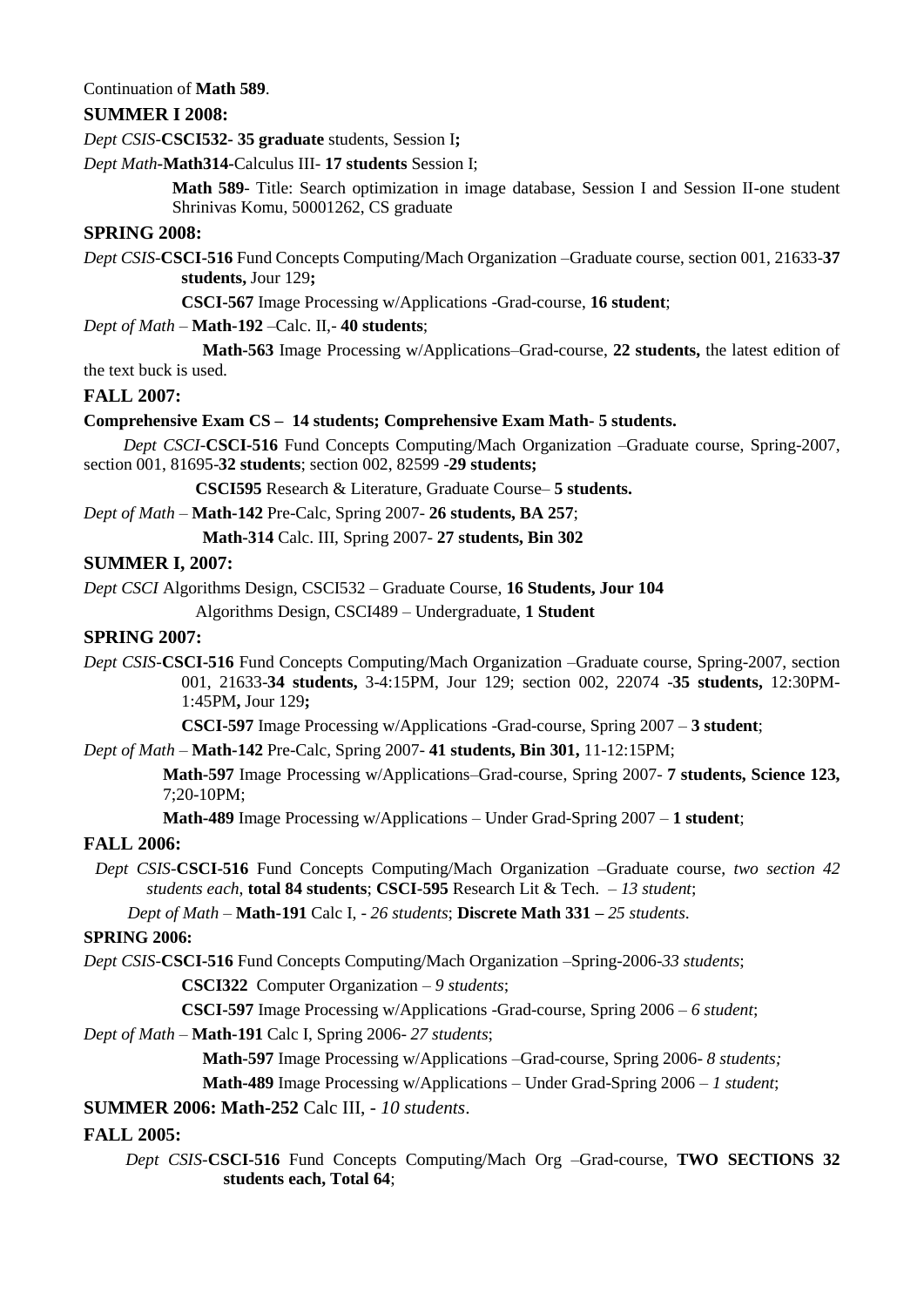*Dept CSIS -* **CSCI-595** Research Lit & Techniques – Fall2004-Fall 2005, *10 students*; *Dept of Math* – **Math- 315** Differential Equations, Upper Level Under Grad; *31 students; Math- 142* Pre-calculus, *34 students*;

**SUMMER 2005:** Math 335, Linear Algebra, **12 students.**

# **SPRING 2005:**

*Dept CSIS-***CSCI-516** Fund Concepts Computing/Mach Org; **39 students**;

*Dept of Math* – **Math-191** Calc I, **27 students**;

**CSCI-597, Math-489, Math-597** Image Processing w/Applications; **15 students.**

**FALL 2004** : *Dept of Math* – **Math-192** Calc II, Math 225 Calc III, total **35 students.**

**Supervising Master Thesis 2011-2016 -** 5 successfully defended in the fields of: Active Contours - 1; Active Contours and Features Extraction-1; Tracking objects with partial and/or full occlusion -3.

*Publications with Master students:* 2 peer reviewed Journal papers; 2 peer reviewed top 1% CS Symposiums posted by IEEE XPlore.

# **Supervising PhD Research and PhD Committees:**

- 1. University of Alabama at Birmingham Ph.D. research advisor to the student Pravin Kandhare, in the field of Tracking Multiple Targets with Multiple Cameras. *Publications:* 1 Journal paper.
- 2. Indian Institute of Engineering Science and Technology, West Bengal, India, 2016, Ph.D. student Oishila Bandyopadhyay, I was a member of her Ph.D. Committee, *Subject:* Automated Analysis of Orthopaedic X-ray Images.
- 3. University of Paris 13, France- 2012-2013, Ph.D. student Thieu Tung, I was a member of his Ph.D. Committee, *Subject:* Convex Active Contours. *Publications:* 1 Journal paper with Impact Factor, 1 peer reviewed symposium paper.
- 4. Instituto Superior Tecnico- Lisbon Portugal 1999-2000- Ph.D. student Izabel Granado, I was a Co-supervisor of Dr. Fernando Muge, *Subject:* Mathematical Morphology, Image segmentation, 3D reconstruction.

*Publications:* 1 Journal paper with Impact Factor, 1 peer reviewed symposium paper;

# **Northern Arizona University – Dep. Math & Statistics:**

- Summer 2004-Fall 2001 Finite Math, Differential Equations and Numerical Methods, Calculus– total around 88 credit hours;
- *The students' written evaluations, of my teaching techniques, are above average for Northern Arizona University;*

*European Experience, in Computer Science:*

 School of Mathematics and Computer Science, Sofia University*, graduate students,* spring 2001: Modeling, Reconstruction, Visualization and Manipulation of 2D/3D objects;

 CVRM-Instituto Superior Tecnico (IST) – Lisbon, Portugal, *Master and Ph.D. students*, 1998-2000. - Introduction to 3D modeling and visualization technology-C++ implementation.

 Institute of Mechanics (IM)- Bulgarian Academy of Sciences (BAS), *Graduate Students*-1995-1998: 2D/3D objects description, modeling, reconstruction and visualization – C++ implementation; 2D/3D Computer graphics; Image Processing; Pattern recognition; Coding Theory; Microcomputers and assembler language.

# *In Applied Math*

Transport University Sofia, Dep. of Math and CS, *Undergraduate students* - 1995 –1997: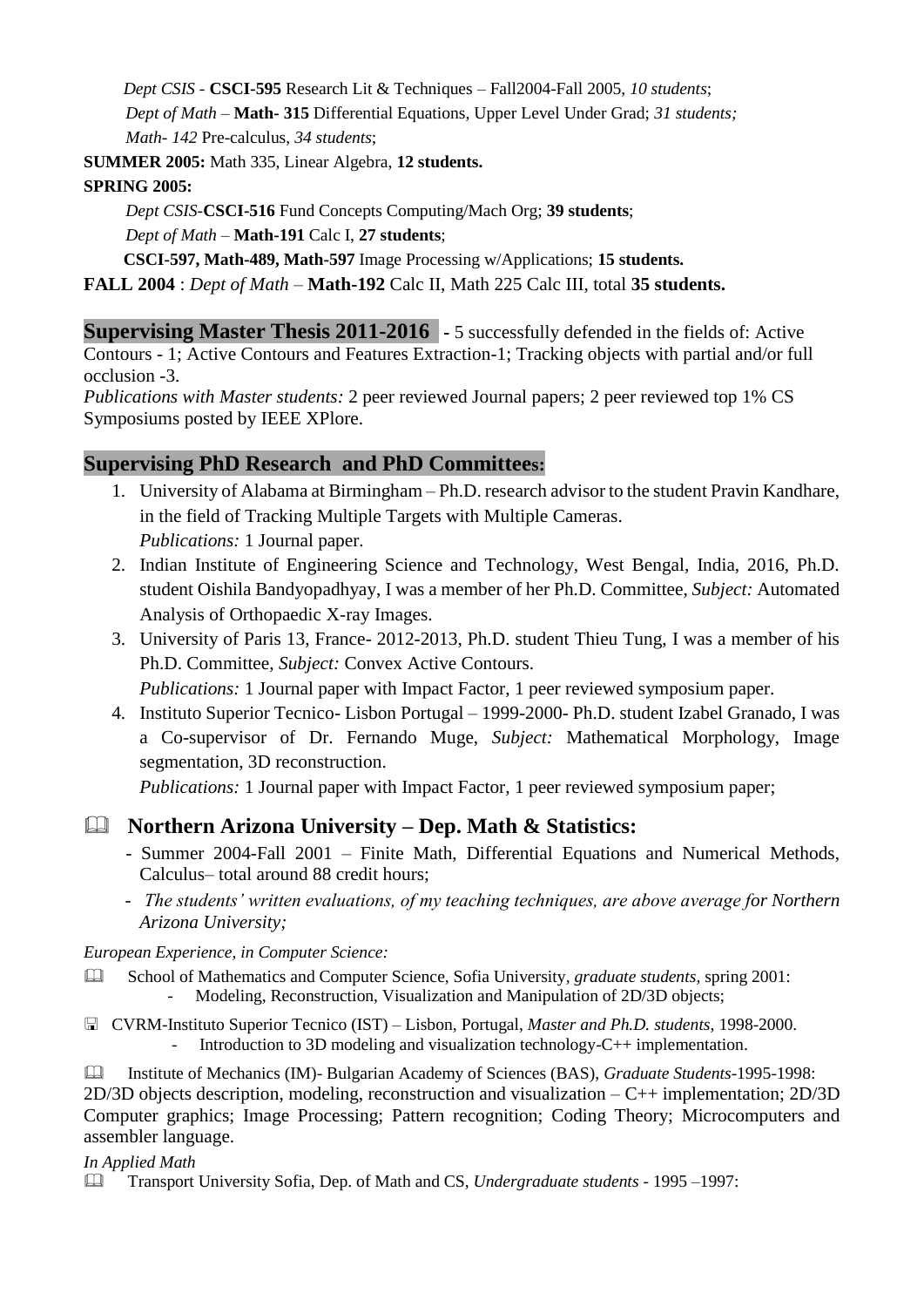### Computational geometry; Numerical methods and linear programming.

 Technical University Sofia, Department of Applied Math, *Undergraduate students*, 1987-1990: Discrete math; Numerical Methods- implementation by FORTRAN; Intro to Optimization.

### **SUPERVISING UNDERGRADUATE STUDENTS' RESEARCH IN THE US:**

**NSF-REU program** Dept. Chemistry June 04,2007-August 10,2007- one student researcher Reubin Hinman, Project **"**Enhancement and Features Extraction from Surface Images**.",** 3 seminars, during the program, one final presentation.

#### **At NAU under REU Program, sponsored by NSF-2003-2004.**

*PROJECTS:* <http://odin.math.nau.edu/reuprojects.html>

Title: 3D Edge Detection and Visualization based on the Geometric Heat Equation, 2004,

Student researcher Anthony DiPietro, Depts. Mathematics\Computer Science, Grove City College. *The work was funded for presentation on the Young Mathematicians Conference, Ohio State University, August 19-22.2004*;

- Title: A Method for Rapid Edge Detection and Image Segmentation, 2004; Student researcher Michael Wells, Dept. of Mathematics, Rice University.
- Title: An Application of Differential Equations to Image Processing, together Catherin Lichten *McGill University, 2003*;
- Title: Objects Detection in an Image Database Using Shape Features, together with Andrey Kislauk, *University of California Berkley*.

## **SUPERVISING Undergraduate Students in the US:**

1. *Rebecca Steward* **–** Dept. of Mathematics – Graph Theory, summer **2011.**

2. *Rohan Narain*, Undergrad student CS Dept, *Project:* Content Based Image Retrieval Systems. 3D objects reconstruction and visualization, **Spring 2005**, **Spring 2008.** Title: Features used in 3D indexing and retrieval;

- Given on Campus poster presentation -*Students Research Symposium* 10.22.05;
- Given presentation for the *Pathway Young Research* meeting in Kingsville-November 03-05.2005;
- A poster presentation for the Pathway Undergraduate Symposium Prairie View Texas A&M Univ, Nov 10- 11,2006, **Best CS presentation award**;
- A poster presentation on the Pathway symposium, **Nov. 03,2007**;
- Presentation to the TAMUC Annual Research Symposium 2008, Thursday April 24, 2008; Title: Image semantics for indexing of large image databases. **Best undergraduate presentation –award;**
- 3. Will Harrell, Undergraduate student CS Dept, Title: 3D visualization from 2D cross sections, **Fall 2007.**
- 4. Bohannon, Derek, Undergraduate student CS Dept, an introduction to 3D visualization, **Fall 2006;**

5. Minh Tang (SID-342-65-988), Undergraduate student CS Department, *Project:* coding the Convex Hull algorithm to Image Database Indexing, C++ , Fall 2005, **Spring 2006;**

6. *Nathaniel Rowland***-** Undergrad student CS Dept, C++ tool to implement a new Convex Hull Model based on the Geometric Heat Differential Equation, *funded by the Dean of College of Arts and Science under Undergraduate Student Research initiative*, **Spring 2005**. The submitted report was highly evaluated by the Dean of Arts and Science;

7. Mr. Christopher Rex- Boundary support and its applications, funded by the Dean of College of Arts and Science under Undergrad Student Research initiative, **Fall 2004.**

#### **SUPERVISING GRADUATE RESEARCH in the US:**

- **1. Chetana Nimmakayala-**Dept. CS –Tracking Multiple Objects with Occlusions-**2015-2016**;
- **2. Dheeraj Maddanagary-CS-** Parallel search in general graphs using GPU- Spring **2015.**
- **3. Swathi Munagala-** Dept. CS Tracking Multiple objects, Since Spring **2014-2015**;
- **4. Adam Bowden –** Dept. of Mathematics **–** Active Contours on Partial Differential Equation, **Master Thesis, May 2014, American Institute of Physics paper**,
- **5. Pravin Kandhare –** Dept. of Computer Science **–** Tracking Objects in a Video**, Master Thesis April 2013, Journal paper Published,** Fall 2011- Spring 2014 .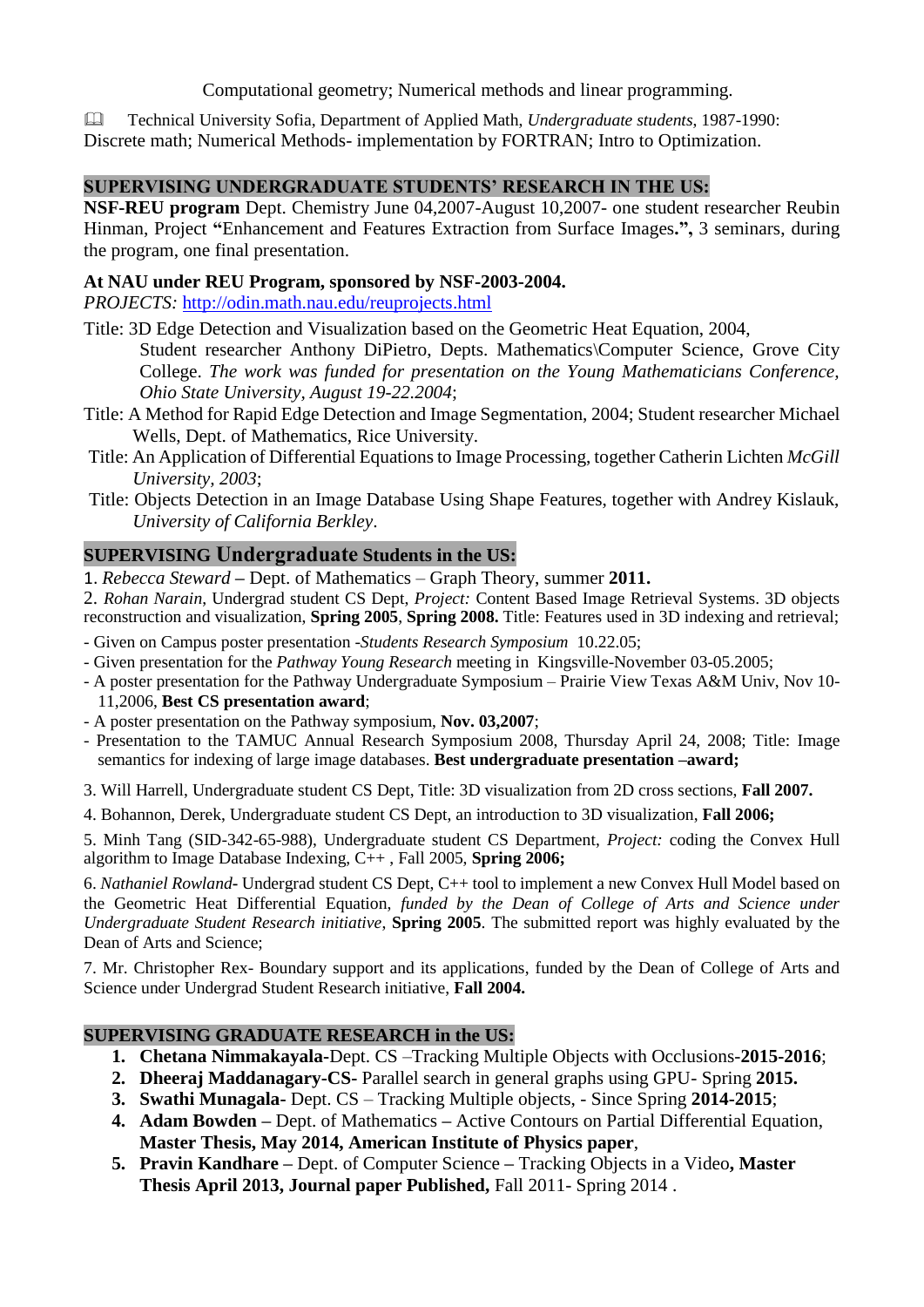- **6. [Melendez, John M. -](https://ssbprod.tamu-commerce.edu/prod/bwlkosad.P_FacSelectAtypView?xyz=Mjg0OTk4)** Grad Student Dept. Math.- **Title:** Image Segmentation Using Delaunay Triangulation with a Predicate, Preparing a presentation for the Texas meeting of the Mathematical Association of America, April 2012.
- **7. Sheena Mathew –** Dept. of CS**.** Region Matching of Objects using Scaling and Rotational Invariant Methods, Participation at the TAMUC Res. Sym.-April, TAMU-Pathway, 11, **2011.**
- **8. Surendra Chakrader Nara –** Dept CS, Image Enhancement, Active Contours evolving on noise images, Awards : 2<sup>nd</sup> place Annual Research Symposium Texas A&M Commerce; 8th Annual Texas A&M University-System Pathways Research Symposium, West Texas A&M University, October 22-23,2010, **Master's Level, 2nd Place, CS, Title:** Enhancement of Skin Lesion Images to Remove Noise. *Defended Master Thesis* **April 2010-** since 2009**,**
- **9. Srikanth Sriram –** Skin Lesions Features Extraction, and masks generation. **2011.**
- **10. [Jandhyam, Venkata N. –](https://ssbprod.tamu-commerce.edu/prod/bwlkosad.P_FacSelectAtypView?xyz=MjUwMTcy)** Dept. CS, Matching Image Regions, Image Correlation, **2010, Awards:** 8th Annual Texas A&M University-System Pathways Research Symposium, West Texas A&M University, October 22-23,2010, **Overall Winner, Master's Level, 2nd Place & 1st Place Winner Math** Discipline, **Title:** Correlation and Shape Matching Methods;
- **11. Karthik Ushkala**, Dept. CS, Image Segmentation and Analysis, Coding in Java the Active Convex Hull Model based on the exact solution of the Heat Differential Equation, Active Contours, **Fall 2008- Fall 2010**;
- **12. Santhus Karapathy –** Dept. of CS, Knowledge extraction from Image Databases, **Fall 2008- Fall2009**;
- **13. Prathat Pollisetty: -** Dept. of CS, Completed and optimized the Java code of the Active Convex hull Model, Fall 2008;
- **14. [Kommu, Shrinivas](https://ssb.tamu-commerce.edu/pls/prod/bwlkosad.P_FacSelectAtypView?stupidm=223910&term=200720)** 50001262 Web search and engines, for Content Based Image Retrieval. Google achievements, Spring-Summer 2007, 2D/3D Indexing **Fall2007, Spring Summer 2008;**
- **15. Jason Moore,** 10056344, Graduate Student- Dept. of Mathematics, Gradient Methods to Image Enhancement, **Spring 2007;**
- **16. Shah, Divyesh** R., 40475793, Graduate Student Computer Science, *Project:* Data fusion in intelligent systems, Web Archives, DICOM image formats, **Spring 2007;**
- **17. Archana Chada** , 50001103, Graduate Student Computer Science, *Project:* C++ coding of a new active convex hull model, **Spring 2007;**
- **18. Sudheer Musini** Graduate Student CS Department– in the development of the NSF-CAREER proposal, summer 2006;

### *Supervising Master and Ph.D. students in Europe:*

- 3D visualization of bioorganic structures, School of Math and CS-SU, Summer 2002.
- 2D/3D visualization of multiple subsurface objects modeling and interpolation, Image Analysis LAB (IAL) of CVRM-Instituto Superior Tecnico (IST)–Lisbon, Portugal, 1998-2000;
- 3D visualization. Shape from shading. IM-BAS, Technical University (TU) Sofia, Image Processing and Recognition Lab (IPRL), 1998;
- Virtual and Multimedia Libraries architecture, content processing, TU-IPRG, 2000.
- Image Processing objects partitioning, edge detection, image enhancement, IM-BAS and School of Math and CS –Sofia University, 1996-1998;
- 2D/3D visualization, modeling and reconstruction, IM–BAS and FMI-SU, 1996-1998;
- 2D/3D objects recognition approach to robot orientation in Power Nuclear Reactors, Center of Mathematics CS & Mechanics –BAS, School of Math and CS –Sofia University, 1989-1991.

### **DEPARTMENTAL, COLLAGE, UNIVERSITY SERVICE:**

### *US EXPERIENCE, 2001- Present:*

### *TAMUC-2004 present*

- $\checkmark$  Member of the University Graduate Council 2016 present
- $\checkmark$  Member of the University Research Creative Activities Committee 2014-present;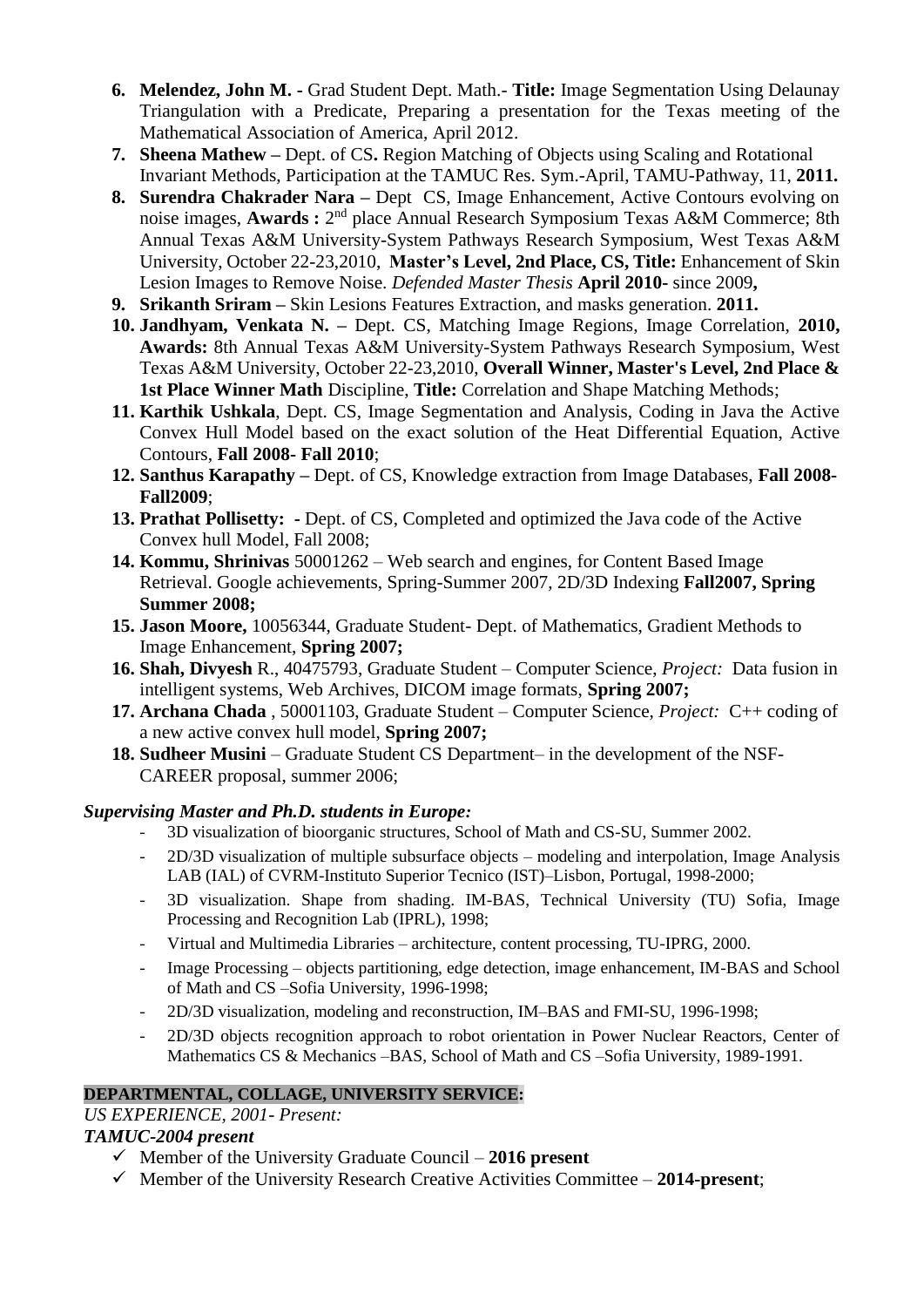- Chair of the CoSEA Tenure and Promotion Committee **2012-2014**;
- Research Enhancement projects review and evaluation Spring  $2014$ ;
- ABET, SACS Reports development participation **2013, 2015,**
- Main Events presentations- **2006-2015,**
- $\checkmark$  Junior Faculty Research Award –review and evaluation Summer 2014.
- $\checkmark$  Chair CS Department ad hock committee for developing policies regarding CSCI 515, CSCI516 – Spring **2013**;
- Joint-TAMUC-TUS- Comp. Sci. Master Program Development **Fall 2012**;
- Memorandum for Cooperation between TAMUC & Technical University Sofia (TUS)- **2012.**
- Faculty Search Com. Dept. of Mathematics, Dept. of Literature & Languages, **2012, 2015;**
- Tenure and Promotion Committee CoSEA. **2011- 2014.**
- Defense committee for Math595 project, Aida, August 01, **2012;**
- $\checkmark$  Master Thesis Committee for Salih Turk Spring 2012, defense June 06, 2012;
- $\checkmark$  Master Thesis Committee for Krishna Komandury Spring 2012, defense June 06, 2012.
- Dean of COSEA Search Committee, since April 20, **2011** from Math Dept;
- Task Committee for development of a Ph.D. Program in Comp Sci.–**2009**.
- CS Dept. Assessment Team *–* October 02, **2009-present;**
- $\checkmark$  Development Committee of the new CS- Professional Science Master's degree in Computational Science – **February 19, 2009, May 2009**, weekly meetings;
- Defense Com. Master Thesis of P. Kotturu CS Dept, "Visual Autonomous Robots", **2009.**
- Judge for the Pathway students and Young Faculty presentation contest **November 7-8,2008**;
- Graduate School Representative at the Ph.D. defense of Nr. Campanaro, **Oct. 28, 2008**;
- $\checkmark$  Work with Dr. Kremisnki on enrolment of Bulgarian graduate student at Dept of Mathematics, Spring, Summer, **Fall 2008;**
- Work on the undergraduate program pamphlet of the CS Dept- **November 2008**.
- Advisory Committee of Caleb Grisham for his Math595 report- **August 01.2008**;
- Advisory Committee of Katsuhiro Iwao for his Math595 report- **August 07.2008**;
- $\checkmark$  Ad hoc Committee recruiting International students, **Fall 2007**.
- Independent Study Presentation Committee- Jeremy Gaime-Thursday, May 10, **2007**.
- $\checkmark$  Curriculum Committee Computer Science Department;
- Undergraduate Research Committee- Department of Mathematics, **2006-2007**;
- Committee which initiated and ran TAMUC- 2005 Undergrad Summer Research Program.
- Proctor of the TMSCA content, January 29.**2005**.

*Development of a graduate course* "Image Processing with Applications", Dept of Math/CS-TAMU Commerce, **Fall 2004-2005**;

Undergraduate Research Development Committee- since **Fall 2004-Spring 2005**;

University Initiative Committee for development of Summer 2005 Undergraduate Research program-**Fall 2004-Summer 2005**.

# *NAU-2001-2004*

*Member* of Discreet Math Textbook Selection Committee, Dept. Math and Stat, NAU, 2003; *Co-chair* of the Modeling Team, Dept. Math and Stat, Northern Arizona University, 2001- 2004;

European Experience:

*Development of a Graduate Course* "Modeling and visualization of 3D subsurface objects", for the new program of Instituto Superior Tecnico-Lisbon, Portugal, end of 2000.

*Program Development Committee* of Robotic and Biomedical Engineering Dep. - Southwest University, Blagoevgrad, Bulgaria, 1994.

# *RECORD OF SEMINARS and INVITED LECTURES-IN THE US, 2001-Present:*

# **Talks at Professional Meetings and Conferences 2005 - present:**

- Title: Inscribing Convex Polygons in Star-Shaped Objects, 18<sup>th</sup> International Workshop on Combinatorial Image Analysis, **19-22 June 2017**, Provdiv, Bulgaria.
- **Title:** Shape Matching for Rigid Objects by Aligning Sequences Based on Boundary Change Points, 18th Inter. Workshop on Combinatorial Image Analysis, **19-22 June 2017**, Provdiv, Bulgaria.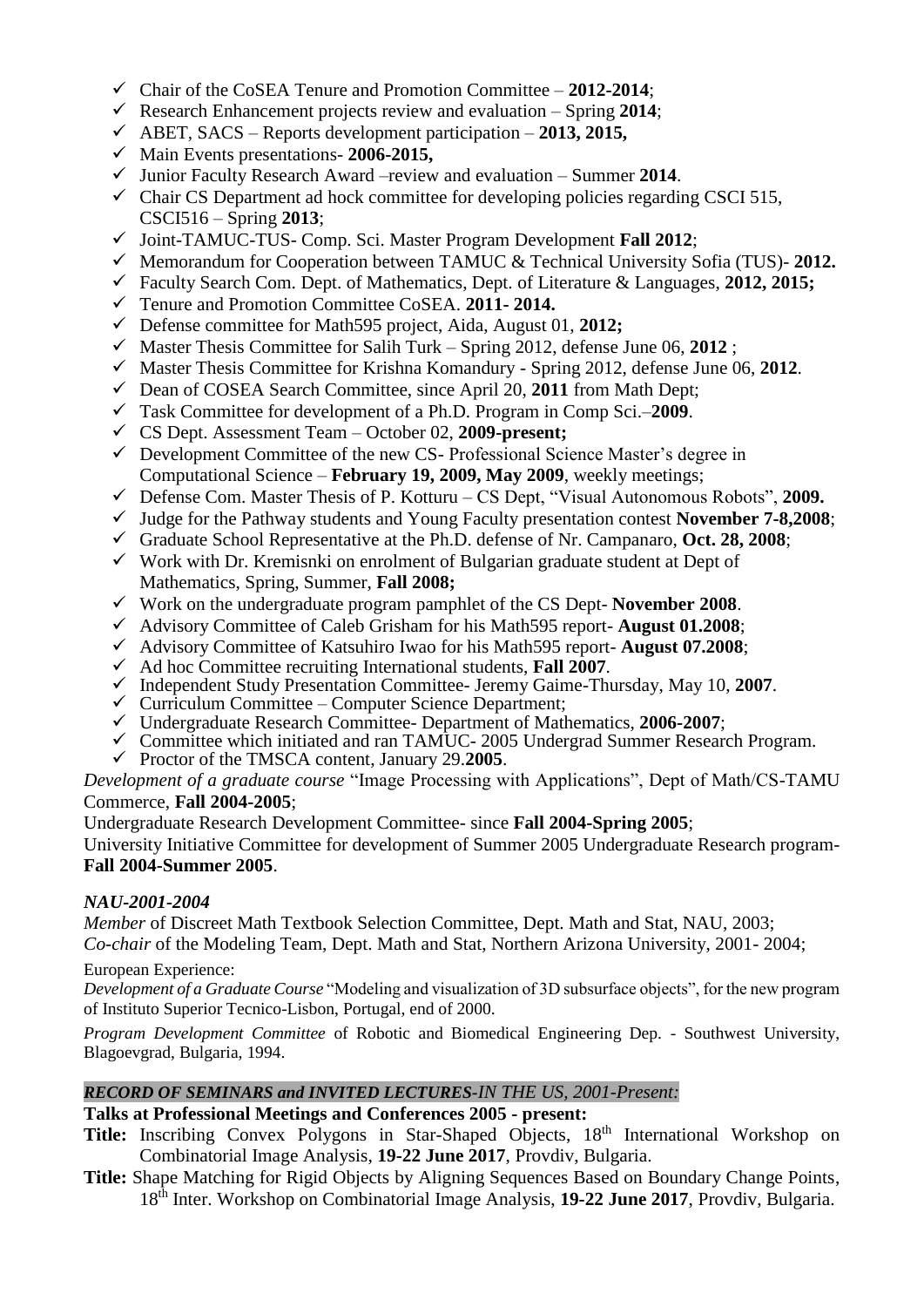- **Title:** Mathematical Concepts with Image Analysis Applications, November 12-13, 2016, **Invited Speaker** at Lloyd Roeling UL Lafayette Mathematics Conference (organized annually since 1974), University of Louisiana at Lafayette.
- Title: Partially Occluded Weapons Identification Through Partonomy, ADSA14, ALERT Center of Excellence at Department of Homeland Security, May 9-10, 2016, Northeast U, Boston, **Invited Speaker. Participation only by Invitation**.

**Title:** New Accurate Automated Melanoma Diagnosing Systems, IEEE-ICHI2015,Dallas,10.22,2015

- **Title:** Identification of Partially Occluded Firearms Through Partonomy, **Invited Speaker**: SPIE 2015, Defense Security and Sensing, Automatic Target Recognition, Baltimore, **April 22, 2015**.
- **Title:** Investigations into the Noise and Multiple Region Segmentation Abilities of Euler-Lagrange Poisson Active Contour, 9th Int. Conf. on Differential Eq. and Dynamic Systems, Special Session: Appl. of DE and DS to Science and Industry, **May 14, 2015**, speaker A. Dowden.
- **Title:** Optimal Set Of Features For Accurate Skin Cancer Diagnosis**,** IEEE ICIP 2014, International Conference of Image Processing 2014, IEEE ICIP2014, Paris, **October 28-30, 2014**;
- **Title:** Tracking Partially Occluded Objects With Centripetal Active Contour, 16th Inter. Workshop Combinatorial Image Analysis 2014, IWCIA2014, Brno-Czech Republic, **May 20-30, 2014**,
- **Title:** From Shape to Threat: Exploiting the Convergence Between Visual and Conceptual Organization for Weapon Identification and Threat Assessment, *SPIE "Defense, Security and Sensing",* April 30, 2013, **10:50AM-11:35AM** in Baltimore, MD, **Invited Speaker**.
- **Title:** Skin Lesion Feature Vector Space with A Metric To Model Geometric Structures of Malignancy, 15<sup>th</sup> Int. Workshop on Combinatorial Image Analysis, UT Austin, 10.28-30, 2012.
- **Title:** Local Global Fuzzy Gaussian Distribution Energy Minimization of a Convex Active Contour Model, 15<sup>th</sup> Int. Workshop on Combinatorial Image Analysis, UT Austin, 10,28-30, 2012.
- **Title:** Mathematical Concepts with Image Analysis Applications, November 02-04, 2012, **Lloyd Roeling UL Lafayette Mathematics Conference** (organized annually since 1974), **University of Louisiana at Lafayette, Dept. of Mathematics, 1h Invited Talk**.
- **Title:** Weapon Ontology Annotation Using Boundary Describing Sequences, IEEE SSIAI, Santa Fe, New Mexico, April 22-24, 2012
- **Title:** Automatic Boundary Detection and Symmetry Calculation In Dermoscopy Images of Skin Lesions, Poster session 10:15AM-1PM, IEEE ICIP2011, Brussels, Belgium, Sep. 13, 2011.
- **Title:** Integration of Low Level and Ontology Derived Features For Automatic Weapon Recognition and Identification. *SPIE Defense, Security, and Sensing-Automatic Target Recognition XXI*, 25 - 29 April 2011, Orlando, Florida,
- **Title:** Automatic Object Identification Using Visual Low Level Feature Extraction and Ontological Knowledge, SDPS'2010- *Society for Design and Process Science*, Dallas, Texas, June 09, 5PM.
- **Title:** Tracking Neutrophil Cells by Active Contours with Coherence and Boundary Improvement Filter, IEEE SSIAI2010, Austin, Texas, May 24, 2010.
- **Title:** An Active Vector Field for Boundary Extraction of Objects with Complex Geometric, SPPRA 2010, Austria, Innsbruck, Friday, February 19, 2010.
- Title: An Integral Active Contour Model for Convex Hull and Boundary Extraction, International symposium on Visual Computing, Las Vegas, **Nov. 30-Dec. 02, 2009**.
- Title: Shape's Related 3D Objects Indexing and Image Database Organization, IEEE Southwest Symposium on Image Analysis and Interpretation, Santa Fe, New Mexico, **March 25, 2008.**
- Title: Monotonic Vector Forces and Green's Theorem For Automatic Area Calculation, IEEE International Conference on Image Processing, San Antonio, **Sep. 16-18,2007.**
- Title: Content Based Search in Web Archives, World Congress in Applied Computing Internet Computing 2007, Las Vegas, June 25-28, 2007.
- Title: Automatic Concavity's Area Calculation Using Active Contours and Increasing Flow. IEEE International Conference on Image Processing, Atlanta Georgia, Oct. 08-11,2006.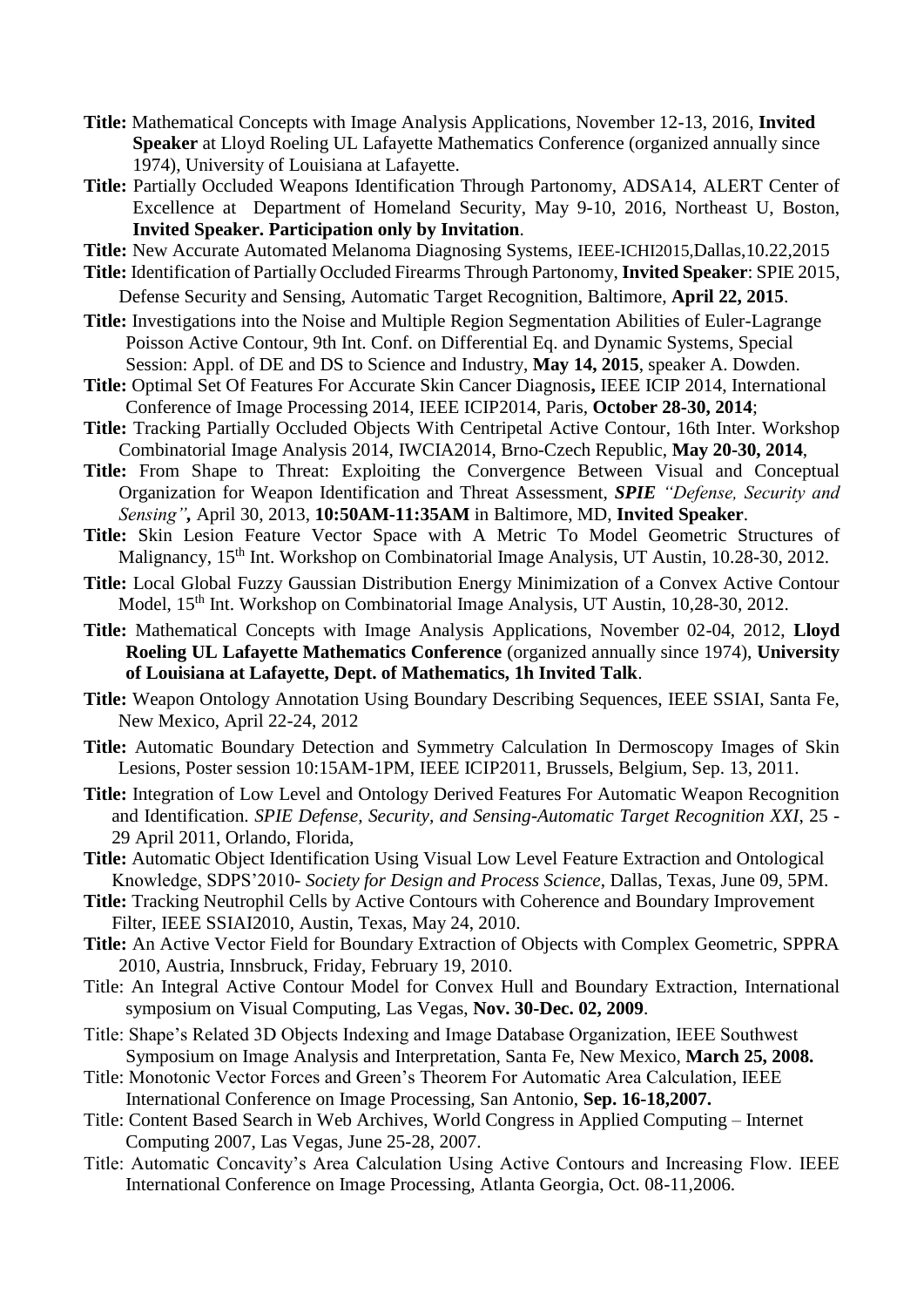- Title: Multiple Surfaces Reconstruction from 2D Sections Using an Increasing 2D Vector Flow, The 2006 World Congress in CS Comp. Eng., and Applied Comp., Las Vegas, June 26-29,2006
- Title: A New Automatic Concavity Extraction Model, IEEE Southwest Symposium on Image Processing and Analysis, Denver, Colorado, March 26-28,2006.
- Title: Heat Equation to 3D Image Segmentation, The 9th World Multi-Conference on SYSTEMICS, CYBERNETICS AND INFORMATICS, WMSCI 2005, Orlando, USA , July 10-13, 2005.
- Title: A New Active Convex Hull Model for Image Database's Search Space Partitioning*, 2005* World Congress in Applied Computing - VISION'05, Las Vegas, June 20-23, 2005.

#### *Given Seminar Talks, 2004- present*

- **Title:** Poison Equation Generated Vector Fields on Images for the Purpose of Segmentation, Ontology Group seminar, **Sept. 17, 2015**.
- **Title:** Handling Noise And Multiple Region Segmentation With A Euler Lagrange Poisson Active Contour, Colloquium, Department of Mathematics, Monday **February 16, 2015**, Given by Adam under my supervision and participation in the talk.
- **Title:** New Automated Melanoma Detection Rules, **Invited Lecture** at Baylor University Medical Center –Cancer Center–Skin Tumor Seminar (Skin Tumor Board): November 19, 2014, 7AM.
- **Title:** Partial Differential Equations and Active Contour Models. Seminar at Department of Mathematics, TAMUC, November 04, 2013,
- **Title:** What You Can Do With a Mathematics Degree? Math Club Meeting, Jan. 27, 2012
- **Title:** About Visit Experience and Ideas on Identification, Matching and Tracking, Mathematical Colloquia Dept. of Mathematics, Nov. 30, 2011, 3:30PM-4:30PM.
- **Title:** Mathematical Concepts with Image Analysis Applications, November 18, 2011, 1PM -2PM, *Invited Seminar,* University of Louisiana at Lafayette, Dept. of Mathematics**.**
- **Title:** About Visit Experience and Ideas on Identification, Matching and Tracking, Mathematical Colloquia Dept. of Mathematics, Nov. 30, 2011, 3:30PM-4:30PM.
- **Title:** New Family of Active Contours with Image Enhancement & Region Matching, Math Department Colloquium, TAMUC, Nov. 23, 2010, 3:30PM-4:30PM.
- **Invited Seminar at UT Arlington**, Applied Mathematics Seminar-Department of Mathematics at UT Arlington, **March 06, 2009**, 2:30, Pickard Hall, Room304, Title: The Exact Solution of the Active Convex Hull Model And Its Application to Image Segmentation, attended by both Math and CS Faculty, Ph.D. and Master Students,
- **Title:** The Active Convex Hull Model Its Level Set Presentation and Exact Solution. Math Colloquium on **November 13, 2008**, 3PM-4PM;
- **Invited Seminar:** Regular Seminar Dept of Physics TAMUC- **September 27,2007**, 4PM-5PM, Room 127, Science Build., Title: Image Databases to Science. Methods for Features Extraction.
- **Invited Seminar at UT Arlington**, Applied Math Seminar, Dept of Mathematics, **Feb. 02,2007**-2:30, Room 304, Title: About An Edge Where Mathematics and Computer Science Meet;
- **REU seminar on June 06, 2007**, Title: Enhancement and Features Extraction from Surface Images.
- Title: Image Database Management and Indexing, Brain, Computation and Mind Seminar, Dept. of CS, December 08,2006, Science Building 355.
- Title: Level Set Formulation of the Heat Differential Equation, Applications to Content Based Image Retrieval, Dept of Mathematics and CS, Jour 129, May 05,2006, 12-1:30PM.
- Title: Introduction to Mathematica, and its Applications; An Application of Derivatives and Interpolation to 2D and 3D objects modeling, Image Evaluation and Retrieval; *TAMUC, Undergraduate Research Program, June 07-08,2005*,
- Title: Digital Image Databases and 3D Visualization Applications to Science and Industry, *TAMU-Commerce, Department of Chemistry, February 10,2005.*
- Title: A New Image-Region's Active Convex Hull Model For Content Based Image Retrieval, *TAMU-Commerce, Dept Math and Dept of CSIS, Sept. 30.2004.*
- Title: Over Some Open 2D/3D Shape Features Extraction and Matching Problems, *TAMU-Commerce, Dept CSIS, Sept. 29.2004.*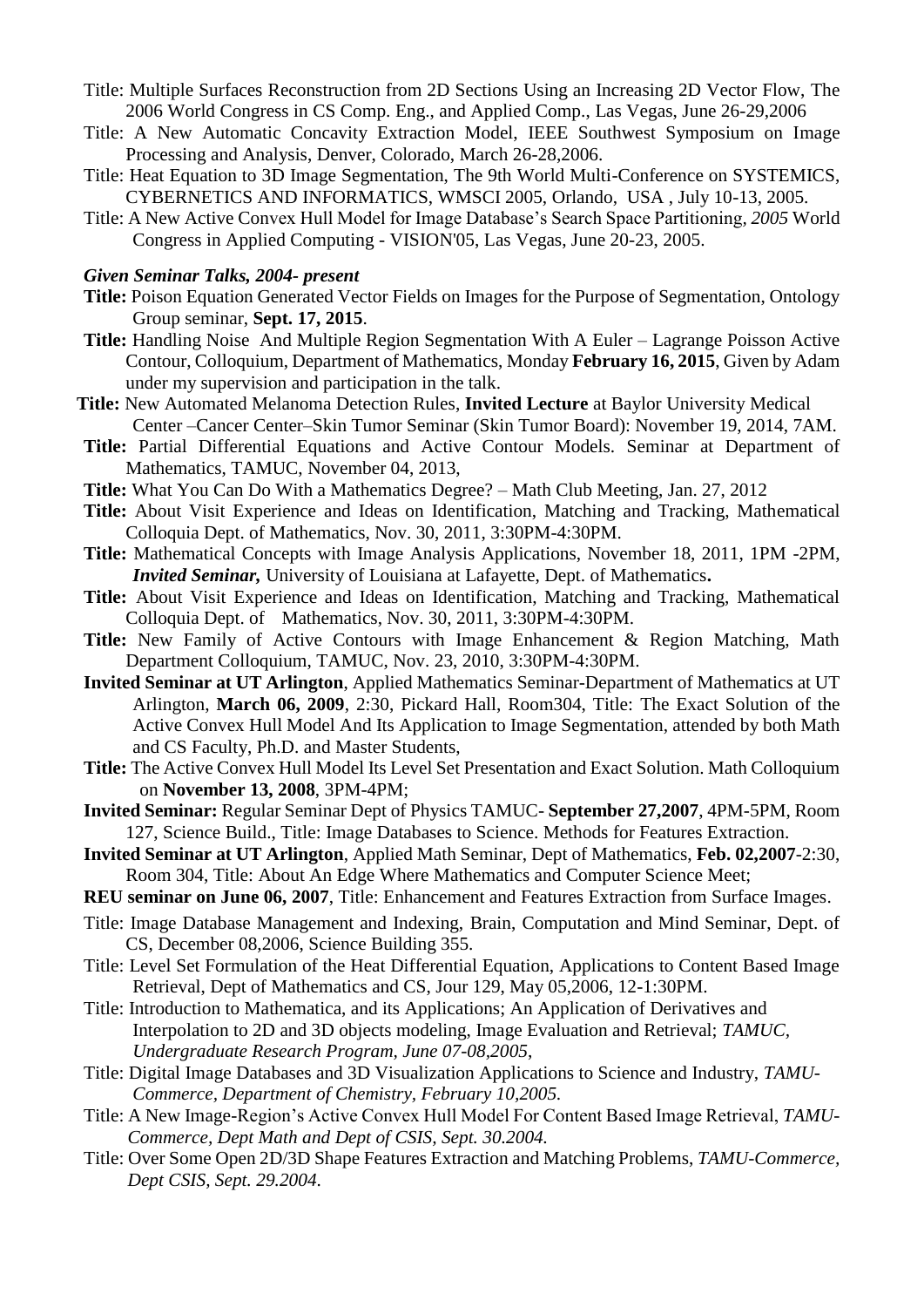Title: An Introduction to Digital Image Databases and Content-Based Image Retrieval, *TAMU-Commerce, Depts. of Math, CSIS, Sept. 16.2004.*

*NAU, 2001-2004*

- Title: Heat Equation and Gradient Flow to Capture an Image Object in a Dynamic Image Database. *NAU- Department of Math and Statistics, Regular Seminar*, USA, 04/02/2003.
- Title: Images interpolation and Image database querying. Active Contours. *Northern Arizona University- Department of Math and Statistics, Regular Seminar*, USA, 11/26/2002.
- *Title: Shape matching of words in Digitized Renaissance Books. Smooth Reconstruction and Visualization of Multiple 3D Objects in Case of Shortage Input Data. Computer Science Dept.- Eastern Michigan University, USA, 04/01/2002.*
- Title: Surfaces Construction Using Regularities and Sequences of Observation, *Northern Arizona University- Department of Math and Statistics, Regular Seminar*, USA, 03/19/2002.
- Title: Over optimal surface reconstruction methods, *Applied Math Seminar, Department of Mathematics and Statistics- Northern Arizona University*, USA, 01/23/2002.
- Title: Math and Statistics to Image Processing and Objects Reconstruction. An Example Approach, *NAU- Department of Math and Statistics, Regular Seminar*, USA, *10/23/2001.*

*In Europe:*

- Title: 3D reconstruction and visualization of human tibia for prosthesis design, *IM-BAS*, *Bulgaria,* 2001.
- Title: A software system, developed by Visual ++C, for shape matching of words in digitized Renaissance books. *Meeting of the International project DEBORA*, IST–Lisbon, *Portugal*, fall 2000.
- Title: 3D surface modeling, reconstruction and visualization of multiple complex subsurface objects ore bodies, ore types, groundwater units. *CVRM-IST–Lisbon, Portugal*, 1998-2000.
- Title: Shape matching of Renaissance Words using regularities and finite numerical sequences. *General meeting of the International project DEBORA,* Attended by the members of RFV-INSA, Lyon, France, Comp. Sc. Dep. - University of Lancaster-UK, CVRM-IST, December 1999.
- Title: Virtual Multimedia Library architecture, contents, *INSA-Lyon, Laboratorie de Reconnaisance de Formes et Vision (RFV)*, *France,* June 1999.
- Title: Over some problems of Image to Text/Text to Image transfer system, the Group of Prof. Dr. Liming Chen- *Ecole Central de Lyon*, software developing Company –SGBI- *Lyon, France,* June 1999.
- Title: Solving of 3D modeling, visualization and recognition problems using series of plane sections, *Technical University of Dresden* – Institute of Acoustics, *Germany,* September 1997.
- Title: Regularities and finite numerical sequences to 3D objects representation, shape reconstruction and visualization, *CIMPA Institute "Virtual Reality"- Nice, France* – June 1995.
- Title: Objects recognition by single view, *CVRM-IST– Lisbon, Portugal*, June 1994.
- Title: New effective method and software tool to 2D/3D objects comparing, *CVRM-IST, Portugal,* 1994.
- Title: 3D Objects Recognition Method to Robot Orientation and Control in Nuclear Reactors, *CVRM-IST, Lisbon, Portugal*, October 1993.
- Title: Recognition of shape from finite series of plane figures. *NATO Advanced Study Institute "Shape in Pictures", Driebergen, the Netherlands*, 1992.
- Title: Application of regular structures and identification sets to 3D objects recognition in robotics, *International Lab of Artificial Intelligence- Slovak Academy of Sciences*- Bratislava, October 1990.
- Title: Application of FORTH language to robot's local motion control;
- Title: An aspect graph based effective approach for 3D objects and scenes description to robot orientation in a global scene. *Polish Academy of Sciences-Institute of Biocybernetics and Bioengineering*, 1987-1989.

#### **RESEARCH ACHIVEMENTS in:**

- Skin Cancer Prediction **Fall 2015 present;**
- Automated objects partitioning with active contour **2014 present;**
- Automatic melanoma diagnosis and skin lesion features extraction- **2010 – present;**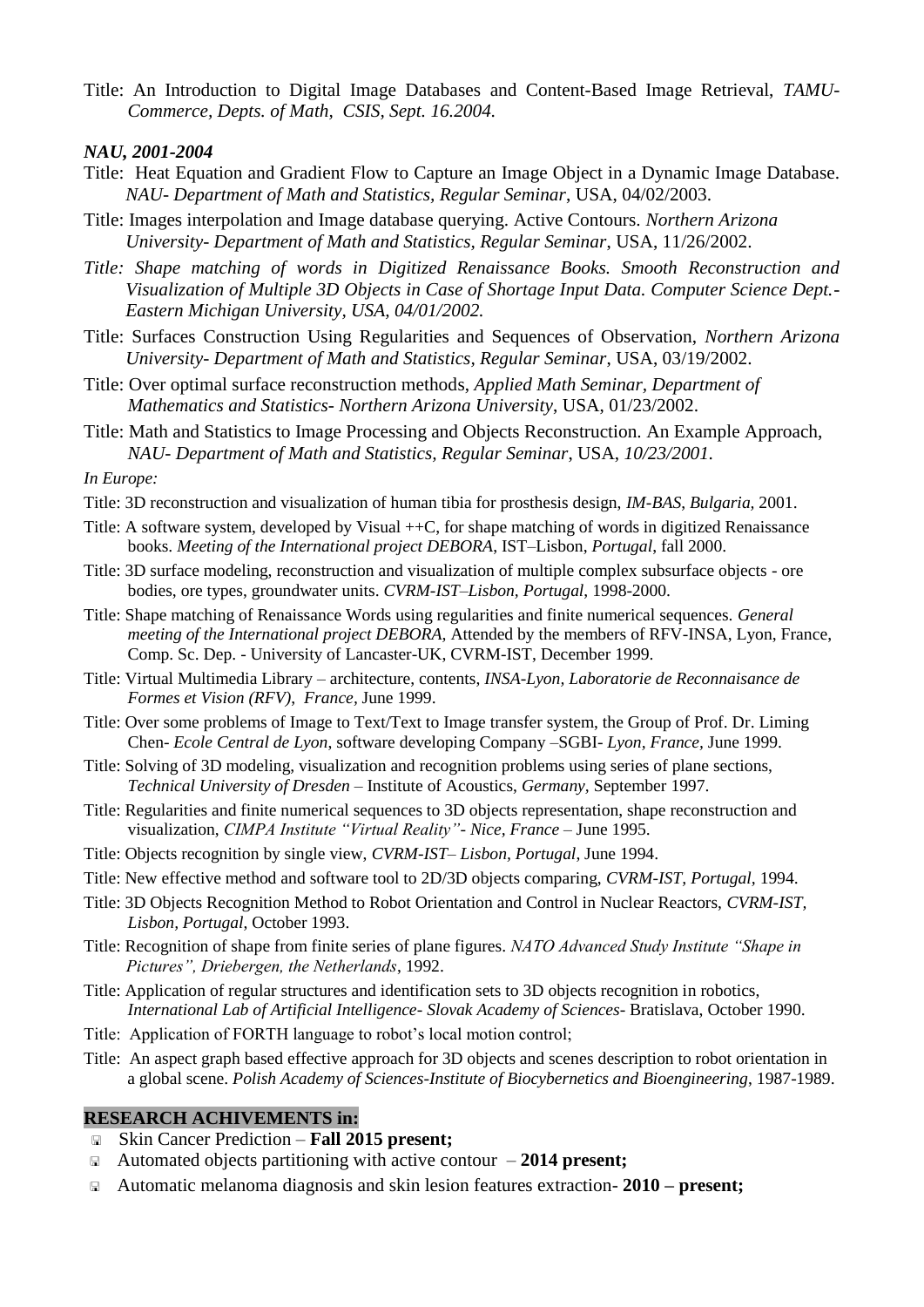- Firearms Threat Assessment- **Fall 2009-present**;
- Tracking objects in video sequences- **2009-present**;
- Active Contours –Heat, Euler-Lagrange, Poisson PDEs– **2004 present;**
- Content Based Image Retrieval –in 2D and 3D;
- Features extraction, and indexing in 2D and 3D, **2004 present**;
- ⊪ <b>Scientific Visualization and reconstruction 2D/3D</b> objects modeling and interpolation;
- Digital and Multimedia Libraries;
- Image processing; Computer Vision; Pattern recognition;
- Robot control and vision.

*Fields of application:* Medicine, Security and Surveillance, Robotics, Internet.

## **FELLOWSHIPS AND GRANTS:**

- Competitive Travel Grant by Faculty Development Committee, TAMUC, 2005-**2016**.
- The undergraduate research I did was granted and funded for presentation by the Org Committee of the Young Mathematicians Conference, Ohio State University, August 19-22.2004.
- Invited Professor at CVRM-IST, under *European Community Project DEBORA*, fall of 2000;
- NATO Senior Research Fellow at IAL of CVRM-IST, *Lisbon, Portugal,* Title: Morphological and recognition techniques to geometrical modeling and visualization of multiple complex 3D objects, 1999;
- NATO Senior Research Fellow, at IAL-CVRM- IST, *Lisbon, Portugal,* Title: Image Analysis and Visualization to Quality, Environment and Natural Resources Control, 1998;
- Participant of NATO Advanced Study Institute "Deposit and Geoenvironmental Models for Resources Exploitation and Environmental Security", *Hungary*-Matrahaza, 1998.
- Visiting Assistant, Technical University of Dresden Institute of Acoustics- fall 1997, DFG program;
- Visiting Lecturer, CIMPA Summer Institute "Virtual Reality", *Nice - France* 1995;
- Research Fellow under European Community PECO, CVRM- IST, Lisbon, *Portugal*, Title: Application of Pattern Recognition to Material Reconstruction and Defectology, 1993- 1994;
- Invited lecturer of NATO Advanced Study Institute "Shape in Pictures", *The Netherlands,* 1993.
- Research Fellow at the International Laboratory of Artificial Intelligence- Slovak Academy of Sciences-Bratislava, *Slovakia,* end of 1990-1991;
- The paper "Automatic Reconstruction of 3D Branching Objects" was granted as the best one developed at IM-BAS, 1996.

### **REVIEWIEVING PAPERS:** *IN THE US, 2002- Present.*

### *Journals:*

Journal of Computer and System Sciences- Elsevier - **Impact Factor 1.583, 2017-present**

### PLOS One- **Impact Factor 4.11- 2017- present**

- Expert Systems with Applications **–** Elsevier, **Impact Factor 2.981 by SCI, 2016- present**
- J. Investigative Psychology **–** Threat assessment **IF 0.6 ,** 2017
- Neural Computing and Applications **IF 1.569, since 2015- present;**
- Discrete Applied Mathematics **IF 0.802, since 2014- present;**
- **-** IEEE Transactions on Medical Imaging **IF: 3.79**, **2014- present**
- Computer Methods in Biomechanics and Biomedical Engineering: Imaging & Visualization**-** Taylor & Francis**, IF-1. 39, 2014 - present**;
- The Journal of Applied Mathematics and Computation, Elsevier Pub., **Impact Factor 1.138, since 2010, 3 papers.**
- The Journal of Applied Mathematics and Computation, Elsevier Pub., **Impact Factor (IF) 1.138, since 2010 present,**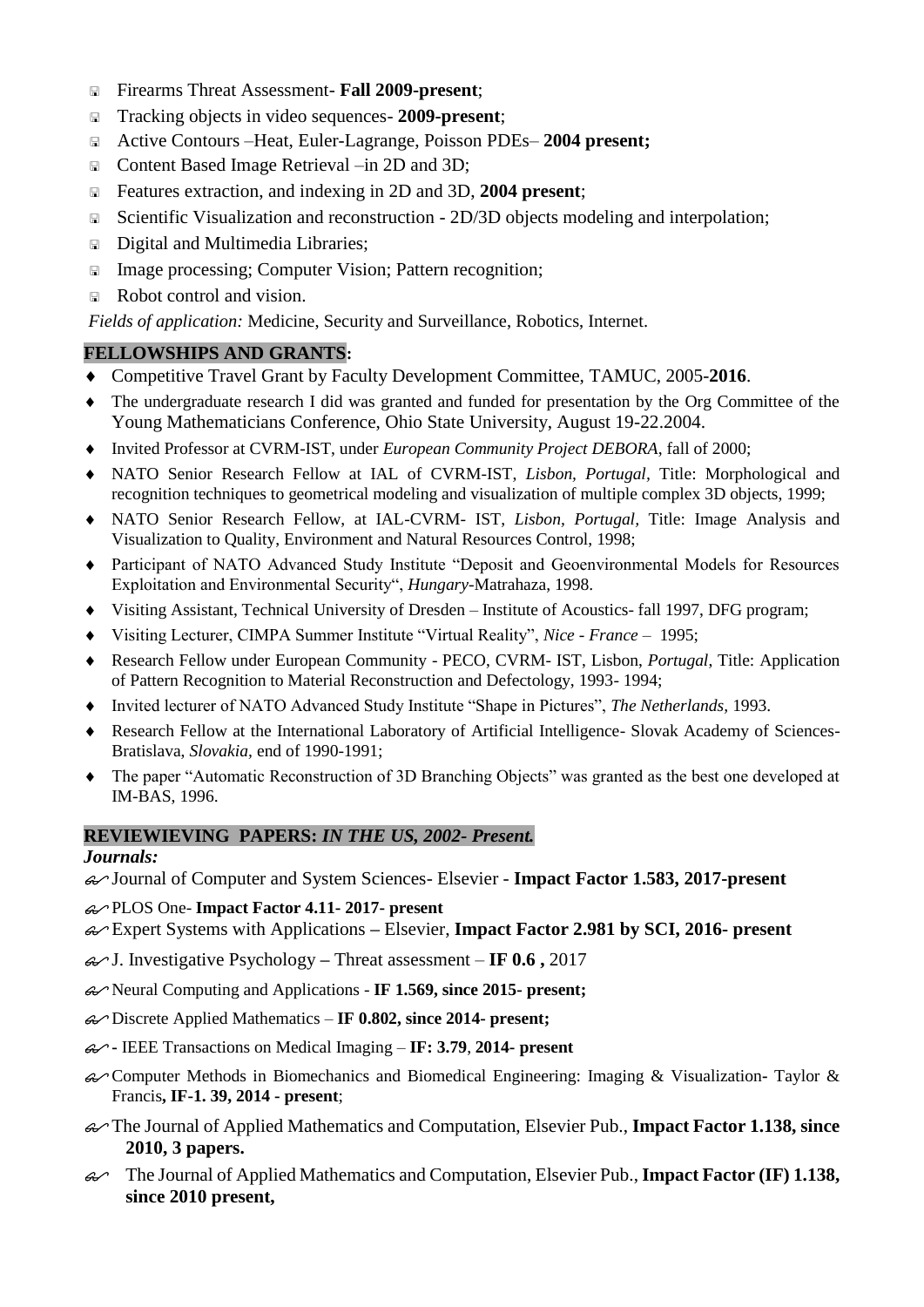- Pattern Analysis & Applications Journal, Published by Springer Verlag, **IF 1.346, since** 2010 **.**
- Annals in Mathematics and Artificial Intelligence, Springer Verlag- **IF-0.35, 2013 present**;
- The Journal of Applied Mathematics and Computation, Elsevier Pub., **IF 1.138, since 2010,**
- International Journal of Computer Mathematics -**2012.**
- The Arabian Journal for Science and Engineering, Published in Saudi Arabia, **2009, 2012**
- Pattern Analysis & Applications Journal, Published by Springer Verlag, **since 2007, present, IF 1.367,** Journal Citation Reports®, Thomson Reuters,
- IEEE Transactions on Information Technology in Biomedicine, **since 2007.**
- $\mathcal{L}$  IEEE Transactions on Image Processing, one of the top journals in the field of Image Processing- **Impact Factor 2.8, 2004-2007**;
- $\mathcal{L}$  IEEE Trans on Signal Processing, one of the top journals in the field of Signal Processing, **Impact Factor 2.35, 2005**;
- $\mathcal{L}$  The International Journal of Computers & Geosciences, published by Elsevier, devoted to all aspects of computing in geosciences, and an official representative of Mathematical Geology, **Impact Factor- 2004: 0.903**, **2001-2006**.

### **Conferences:**

- **18th IWCIA2017 - by Springer Verlag LNCS –** 5 papers, March, April 2017
- **2016** IEEE SSIAI 2016, 6-8, March 2016, Santa Fe, New Mexico.
- **IWCIA2015 –** 17 Workshop Indian Statistical Institute, Kolkata, December 2015, India**.**
- **The 9th Inter Conference on Differential Equations and Dynamical Systems-2015**, Member of the Local Host Committee, Member of the Global Scientific Committee Organizing special session: Applications of DE and Dynamical Systems to Science and Industry
- **ISSPIT 2014, IEEE** International Symposium on Signal Processing and Information Technology, Dec. 15-17, 2014 Jaypee Institute of Information Technology, Noida, India
- $\mathcal{A}$ The 21<sup>th</sup> International Conference on Computer Graphics, Visualization and Computer Vision'2014 – in co-operation with EUROGRAPHICS, **WSCG2014**
- $\alpha$ IWCIA2014 16 Workshop on Combinatorial Image Analysis- to be held in Check Republic-*Publication by Lecture Notes in Computer Science* – Springer Verlag, 4 paper **December 2013.**
- IEEE International Symposium on Signal Processing and Information Technology, **ISSPIT 2013**, Athens Greece, December 2013, Review 4 papers, **October 2013**;
- $\infty$  The 21<sup>th</sup> International Conference on Computer Graphics, Visualization and ComputerVision'2013 in co-operation with EUROGRAPHICS, **WSCG2013**, June 2013, Czech Republic, **3 Papers-April 2013.**
- 8th International Conference on Pervasive Computing Technologies for Healthcare, **20-23 May 2014, Oldenburg, Germany**
- 15th IWCIA2012 15 Workshop on Combinatorial Image Analysis- **Lecture Notes in Computer Science** – Springer Verlag, **2 papers** 2012, **4 papers** – 2013,
- IEEE International Conf. on Image Processing, ranked #39 out of 3,500 Computer Science Conferences, ICIP 2010, 5 papers -2010, 4 papers 2011, 6 papers 2012,
- The 19th International Conference on Computer Graphics, Visualization and Computer Vision'2011 – WSCG, 11 papers – 2010-2014;
- $\ll$  the IASTED International Conference on Signal Processing, Pattern Recognition and Applications (SPPRA 2011), 2010 – 6 papers; 2011 – 2 papers, 2012 – 4 papers,
- $\mathcal{A}$  IEEE ISSPIT symposium, IEEE International Symposium on Signal Processing and Information Technology,  $2011 - 4$  papers;  $2012 - 6$  papers,  $2013 - 4$  papers.
- 4th International Conference "Application of Mathematics in Technical and Natural Sciences"
- $\ll$  AMiTANs, 1 paper 2012;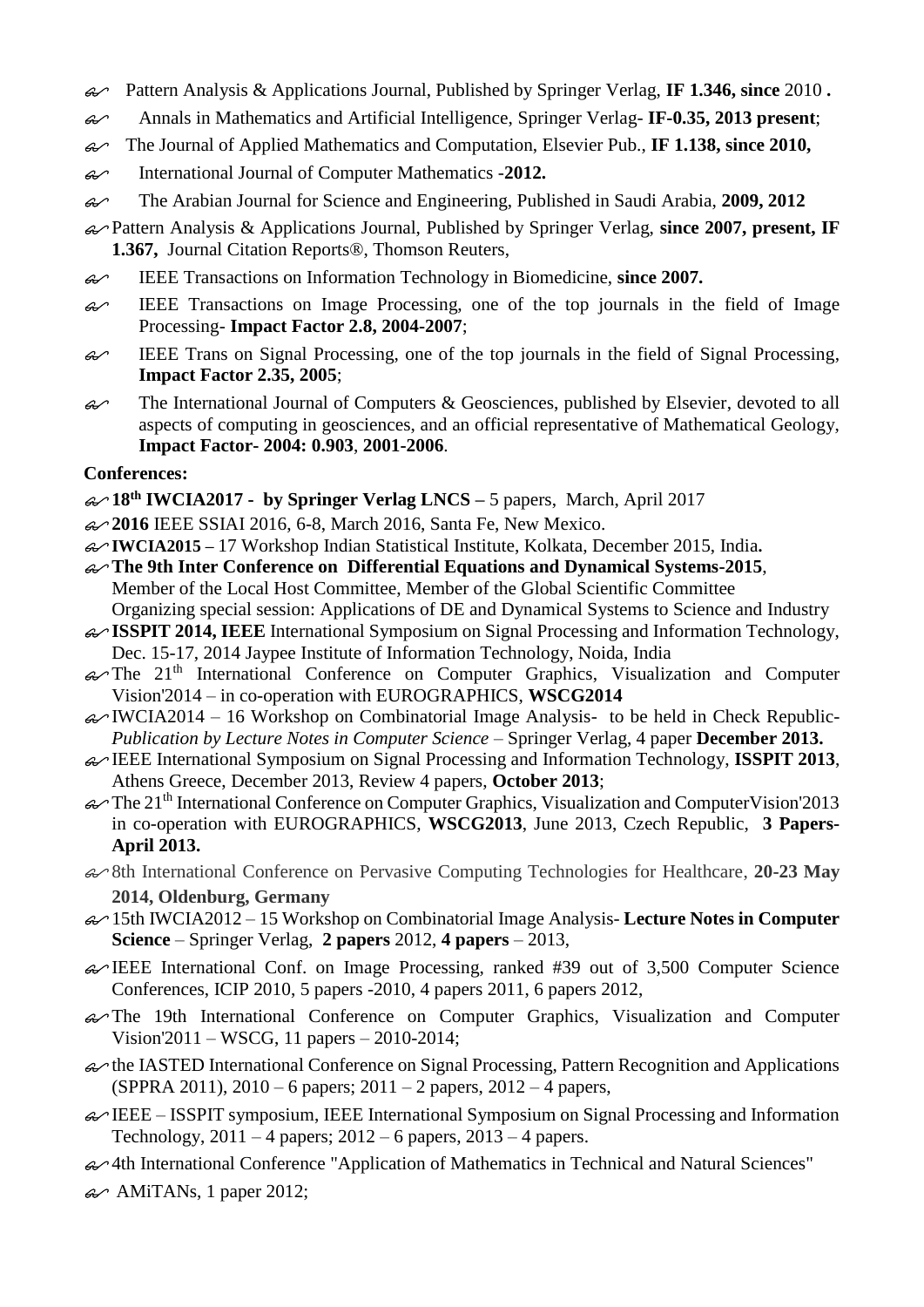- **IEEE – ISSPIT** symposium, IEEE International Symposium on Signal Processing and Information Technology**, since 2007-present.**
- **"**Appl. of Mathematics in Technical and Natural Sciences", Bulgaria, Euro-American Consortium for Promoting the Application of Math, August **2009, 2012;**
- **IEEE** International Conference on Acoustics Speech and Signal Processing, April 2009, Taipei Taiwan, **ICASSP**, **October-November 2009, #3 out of 3,511 CS conferences, Microsoft Research, on the base of citations**;
- Signal Processing, Pattern Recognition and Applications **(SPPRA)-ISTED, 2008-present.**
- The IEEE International Conference on Image Processing, **ICIP**, world wide top conferences in the field, rate of acceptance between 33% and 43%, since **2006, present, #39 out of 3,511 CS conferences, Microsoft Research, on the base of citations;**
- $\mathcal{L}$  The 10-th 19<sup>th</sup> International Conference on Computer Graphics, Visualization and Computer Vision, **WSCG2**. Czech Republic, since **2004-present, #441 out of 3,511 CS conferences.**

*In Europe:*

- The 5th Ibero American Symposium on Pattern Recognition SIARP2000, *Portugal,* September 2000.
- The Portuguese Conference on Pattern Recognition-RecPad2000, *Portugal,* May 2000.
- The VII Congress of Theoretical and Applied Mechanics, Sofia, *Bulgaria*, September 1993;
- The Journal Computers and Artificial Intelligence, Published by *Slovak Academy of Sciences*. 1991.

Review of a Computer Science Master Thesis for the Conference of Southern Graduate School Master Thesis Award 2006, November 2006.

**REVIEWER OF RESEARCH PROJECTS PROPOSALS** (dealing with image processing, 3D objects modeling and visualization) *for Natural Environmental Research Council*, Polaris House, North Star Avenue, Swindon SN2 1EU, *United Kingdom*. 2001.

**EDITORIAL BOARD** of the Journal of WSCG [ISSN 1213-6972], invited **October 2007**.

### **SCIENTIFIC/PROGRAM COMMITTEES:** IN THE US: 2001-PRESENT:

Member of the Program Organizing Committee of:

- $\checkmark$  Program Committee-IWCIA2017 18th Workshop on Combinatorial Image Processing, Plovdiv, Bulgaria, June 2017, Accepted papers will be published by LNCS- Springer Verlag.
- $\checkmark$  Organizing Committee Texas Section MAA 97 meeting, hosted by Department of Mathematics, Texas A&M University Commerce, March 30 –April 1st, 2017.
- $\checkmark$  Program Committee IEEE SSIAI 2016, 6-8, March 2016, Santa Fe, New Mexico..
- **The 9th Inter Conference on Differential Equations and Dynamical Systems**,
	- a) Member of the Local Host Committee; b) Member of the Global Scientific Committee
	- b) Organizing and Chairing the special session: Applications of Differential Equations and Dynamical Systems to Science and Industry
- IWCIA2015 17 Workshop **Indian Statistical Institute, Kolkata, December 2015, India.**
- $\triangleright$  IWCIA2014 16 Workshop on Combinatorial Image Analysis- Member of the Program Committee- Publication by Lecture Notes in Computer Science – Springer Verlag**, May 2014, Brno, Check Republic.**
- $\triangleright$  IWCIA2012 15 Workshop on Combinatorial Image Analysis- Member of the Program Committee- Publication by Lecture Notes in Computer Science – Springer Verlag**, Nov. 2012, UT at Austin, TX.**
- Chairman Documentation Committee SPDS2011, **Seoul, South Korea, June**, **2011**.
- IASTED- Int. Conf. on Signal Processing, Pattern Rec, and Appl. (SPPRA), since **2008 present**;
- IEEE Int. Symposium on Signal Processing and Information Technology, since **2008 present**;
- $\triangleright$  Technical Program Committee IEEE International Conference on Image Processing (ICIP), top one in the field, **since 2006 present**.
- Program Committee of Image Processing and Computer Vision 2006- The 2006 World Congress in Computer Science Computer Eng, and Applied Computing, June 25-28, 2006, Las Vegas;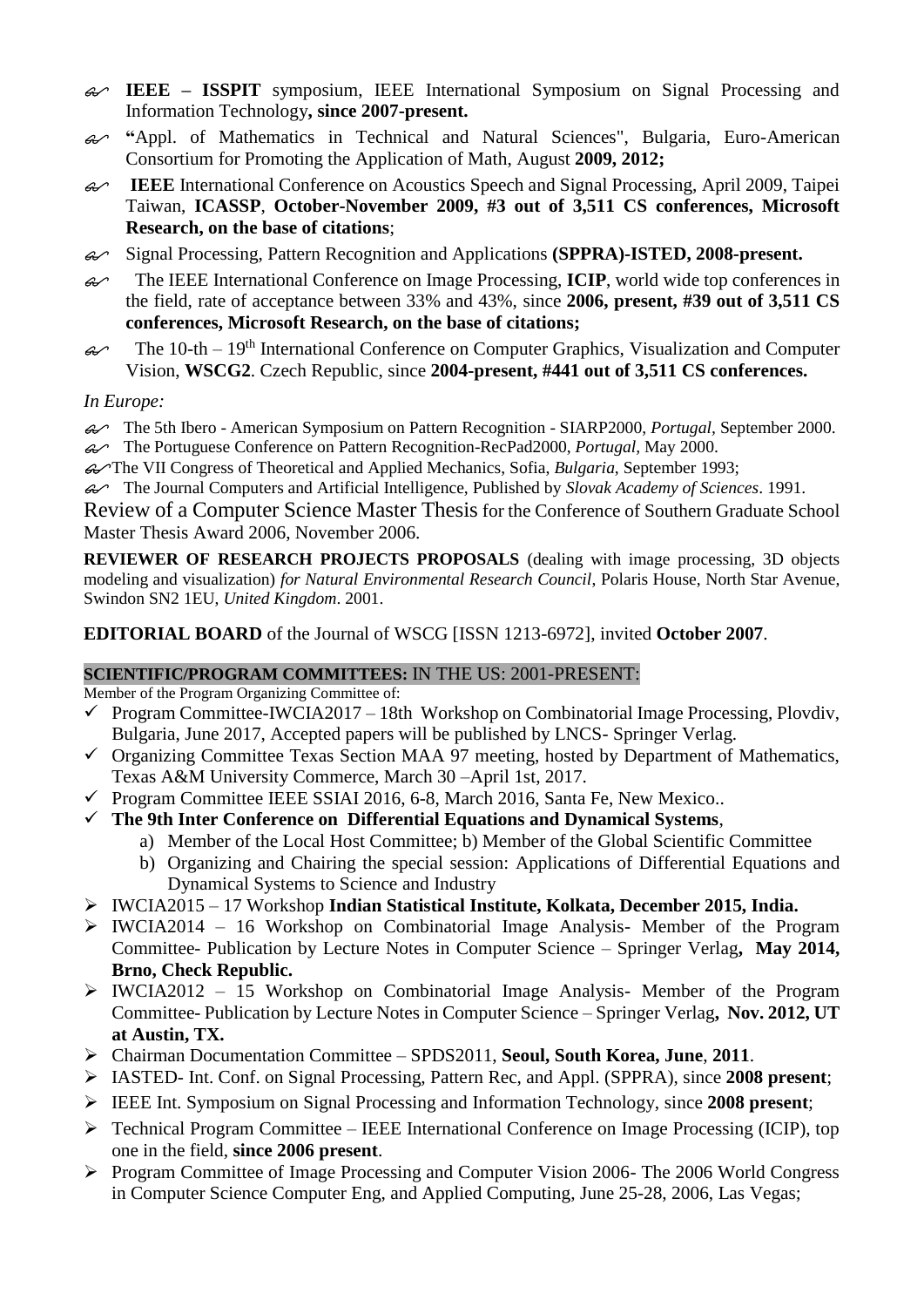[http://www.world-academy-ofscience.org/worldcomp06/ws/IPCV/ipcv\\_committee](http://www.world-academy-ofscience.org/worldcomp06/ws/IPCV/ipcv_committee)

- $\triangleright$  Program Committee of The 10th World Multiconference on Systemic, Cybernetics and Informatics July, 2006 - Orlando, Florida, <http://www.iiisci.org/wmsci2006/website/ProgramCommitte.asp>
- $\triangleright$  Technical Program Committee IEEE International Conference on Image Processing, top one in the field, since **2006-present;**
- The 2005 International Conference on Modeling, Simulation and Visualization Methods-MSV'05, World Congress of Applied Computing: June 27-30, 2005, USA;
- The 2005 International Conference on Computer Vision VISION'05: World Congress of Applied Computing: June 27-30, 2005, USA;
- $\triangleright$  the International Conference on Computer Graphics, Visualization and Computer Vision, WSCG, in co-operation with EUROGRAPHICS, since **2002-present**;

*In Europe:*

- Member of the Scientific Committee of 5th Ibero-American Symposium on Pattern Recognition SIARP2000, Lisbon, *Portugal*, September 11-13, 2000;
- $\triangleright$  Member of the Program Committee of the 7<sup>th</sup> Congress of Theoretical and Applied Mechanics (CTAM), Sofia, *Bulgaria,* September 1993;
- Member of the Organizing Committee of the 6th CTAM, Druzba-Varna, *Bulgaria,* September 1989.

### **Chair of sessions - International Conferences:**

- The 9th Inter Conference on Differential Equations and Dynamical Systems, Dallas Texas 2015, Special session: Appl. of Differential Equations and Dynamical Systems to Science and Industry
- IASTED- International Conference on Signal Processing, Pattern Recognition, and Applications (SPPRA), Austria, Innsbruck 2010;

*Session:* APPLICATIONS IN MEDICAL IMAGING, the 2006 World Congress in Computer Science Computer Engineering, and Applied Comp, June 25-28, 2006, Las Vegas;

*Session:* LOW- & HIGH-LEVEL SEGMENTATION + CLASSIFICATION + DETECTION, 2005 World Congress in Applied Computing - VISION'05*,* Las Vegas, June 20-23, 2005;

*Session:* Image and Multidimensional Signal Processing, The 9th World Multi-Conference on SYSTEMICS, CYBERNETICS AND INFORMATICS*)*, WMSCI 2005, Orlando, July 10-13, 2005.

 Chairman of the session "Modeling and Identification", International Conference Modeling Identification and Control, Insbruck, *Austria,* February, 1992.

#### **PUBLICATIONS:**

| Total number of papers:         | 130: |
|---------------------------------|------|
| Number of peer reviewed papers: | 93:  |
| Books:                          |      |

### **CITATIONS:**

**Google Scholar – 396 citations, i10 index – 14, h index 12, 66 papers;**

**Microsoft Academic/ Microsoft Research: G-Index-7; 26 papers**, **65 citations**, by 100 authors, <http://academic.research.microsoft.com/Author/368409/nikolay-metodiev-sirakov>

**IEEE Xplore –** *15 of my paper are posted by this Digital Library*;

**[DBLP Bibliography Server](http://www.informatik.uni-trier.de/~ley/db/index.html)** – *23 of my papers are listed*, Germany, Impact 1.21 out of max 3.31; in the top 15% sources (Journals, Conferences, Databases) with impact of publication venues in Computer Science - May 2003 (CiteSeer - <http://citeseer.ist.psu.edu/impact.html> );

*The server is #190 out of 1221*- Journals, Conferences, Servers & Databases with impact to CS;

**Keith Price Bibliography, Annotated Computer Vision Bibliography, Microsoft Research**: 15 of my papers are posted by this bibliography.

FOUNDER OF VIRTUAL RESEARCH GROUP: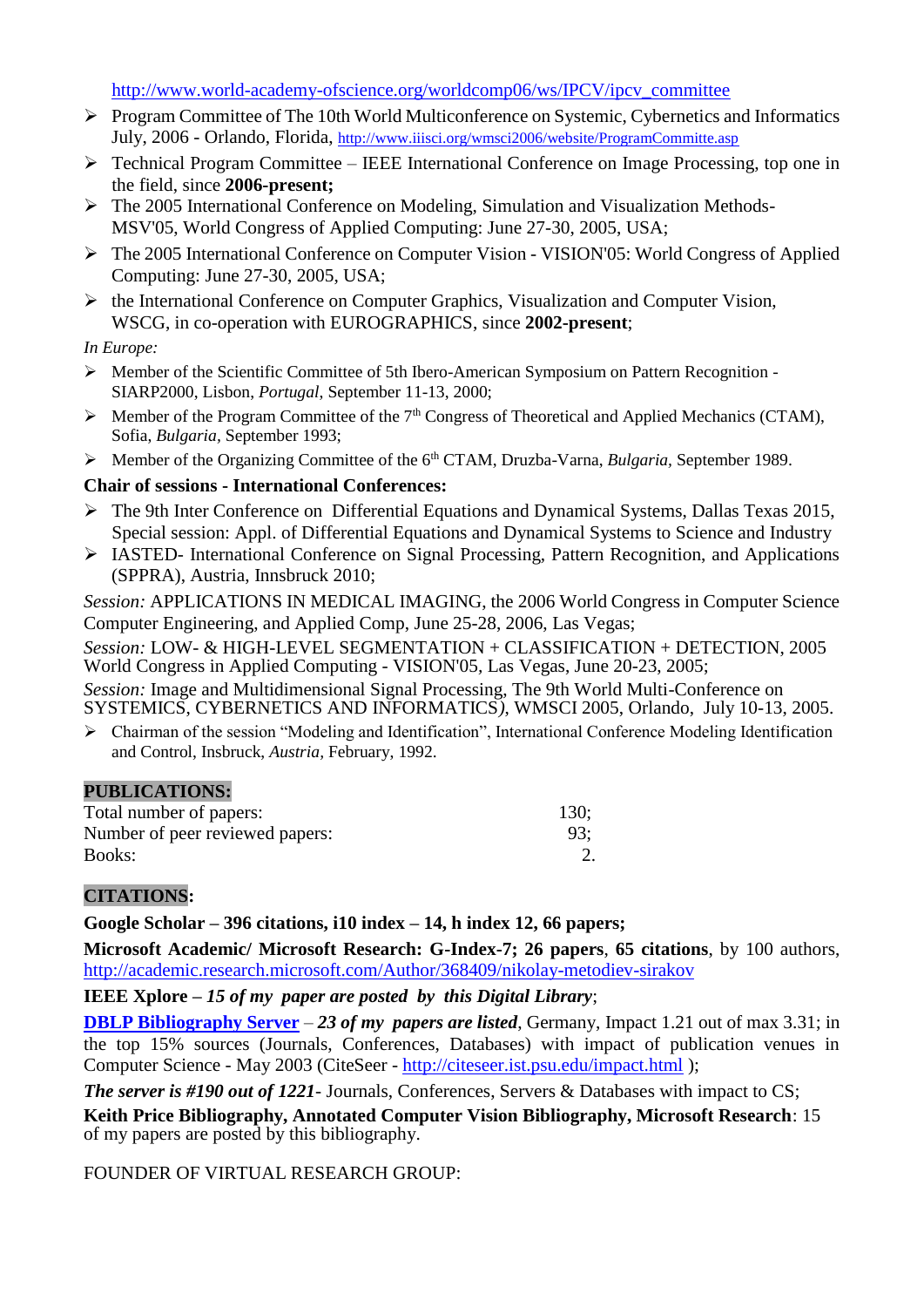I have founded this group in 2002 to deal with practical problems solution. Under my leadership and working through Internet this group developed an approach and tool to volume calculation of subsurface objects and minerals. Using the obtained results we published two papers.

- 1.Dan Hack-HalsteadGeo Inc, Portland Oregon, USA, [HalsteadGeo@aol.com;](mailto:HalsteadGeo@aol.com)
- 2.Dr. Marcin Iwanowski Warsaw Univ. of Technology, Poland, [iwanowski@isep.pw.edu.pl;](mailto:iwanowski@isep.pw.edu.pl)
- 3.Rumen Mironov, Technical University Sofia, IPRL, Bulgaria, [rpm@vmi.bgcict.acad.bg.](mailto:rpm@vmi.bgcict.acad.bg)

#### **MEMBERBERSHIP IN PROFESSIONAL SOCIETIES:**

*IN THE US:*

- IEEE member, *2003-present*.
- Mathematical Association of America-*2006-present.*
- Virtual Society for Multinational Studies of Aggregate Resources Coordinator Prof. William Langer – U.S. Geological Survey, Denver Colorado, USA, since 1998;

*International:*

- Spatial Data Laboratory Network Coordinator Prof. Chung Chang-Jo- Spatial Data Analysis Laboratory, Geological Survey of Canada, Ottawa, Canada, since 1998;
- Scientific Council of Bulgarian Association of Pattern Recognition-member of IAPR, since 1994;
- Bulgarian Association of Robotics, since 1987;
- Union of Bulgarian Mathematicians, since 1985.

#### *RECORD OF RESEARCH PROJECTS:*

*IN THE US, 2002-Present:*

- Tracking multiple objects in a video- Dr. Arie Nakhmani, Ph.D. student Prain Kandhare, **2017 present**
- $\approx$  Explosive containers automatic extraction from cluttered baggage and reconstruction in collaboration with Dr. Arslan, Chetana Divacar- Grad. Student, **2016**;
- $\mathscr{\mathscr{E}}$  Skin lesion classification to benign, dysplastic nevi and melanoma, in collaboration with Dr. Menter MD, Dr. John Griffin MD, Dr. Mete TAMUC - **2015- present.**
- $\approx$  Automatic skin lesion features extraction from images, skin lesion cancer identification collaboration with Dr. Mete**,** Dr. Ou- TAMUC, Dr. Marie Luong-Univ. Paris 13, R. Selvaggi MD, since **2010**-**present**.
- New Active Contour on the Euler-Lagrange Partial Differential Equation, **Dr. M Todorov**, Technical University, Sofia, Bulgaria**, 2013**-**2014,** using Euler-Lagrange and Poisson PDE – Mr. A. Bowden- Dept. of Mathematics, TAMUC-**2014-present**.
- Automatic Tracking Objects in Video, Dr. Arslan, Pravin, Kanthadare, **TAMUC, 2013** present.
- Convex Active Contours, skin lesion features extraction, collaboration with **Dr. M. Luong, University Paris 13, France, Dr. Tung Vietnam, 2011**-present.
- Fire Arms Threat Assessment collaboration with Dr. Attardo **2008 present**, Dr. Arslan -**2011 present**, Dr. Hempelmann **2012 present**; Dr. Blount, **2013 present.**
- $\mathscr{L}$  Invariant Matching of objects using boundary geometric information, collaboration with Dr. Arslan, since **2009**.
- Tracking neuthrophil in video sequences –**Dr. H. Kojouharov, UT at Arlington, 2009**-**2010.**
- Matching objects boundaries collaboration with Dr. Arslan, **2009 presen**t;
- **Dr. Benito Chen-Chanpentier, and Dr. H. Kojouharov,** Dept. of Math **UT at Arlington**, In the field of Math Modeling of Bacteria Destruction by White Blood Cells, **since 2010**.
- $\mathscr{L}$  Facial features extraction and emotions recognition, joint research with Dr. Mariofana Milanova, CS Dep. **University of Arkansas-Little Rock**, **Fall 2008**.
- New active convex hull model on the exact solution of the geometric heat diff. eq., **2008.**
- $\mathscr{L}$  Image Database indexing in 2D and 3D, TAMUC, 2007-present;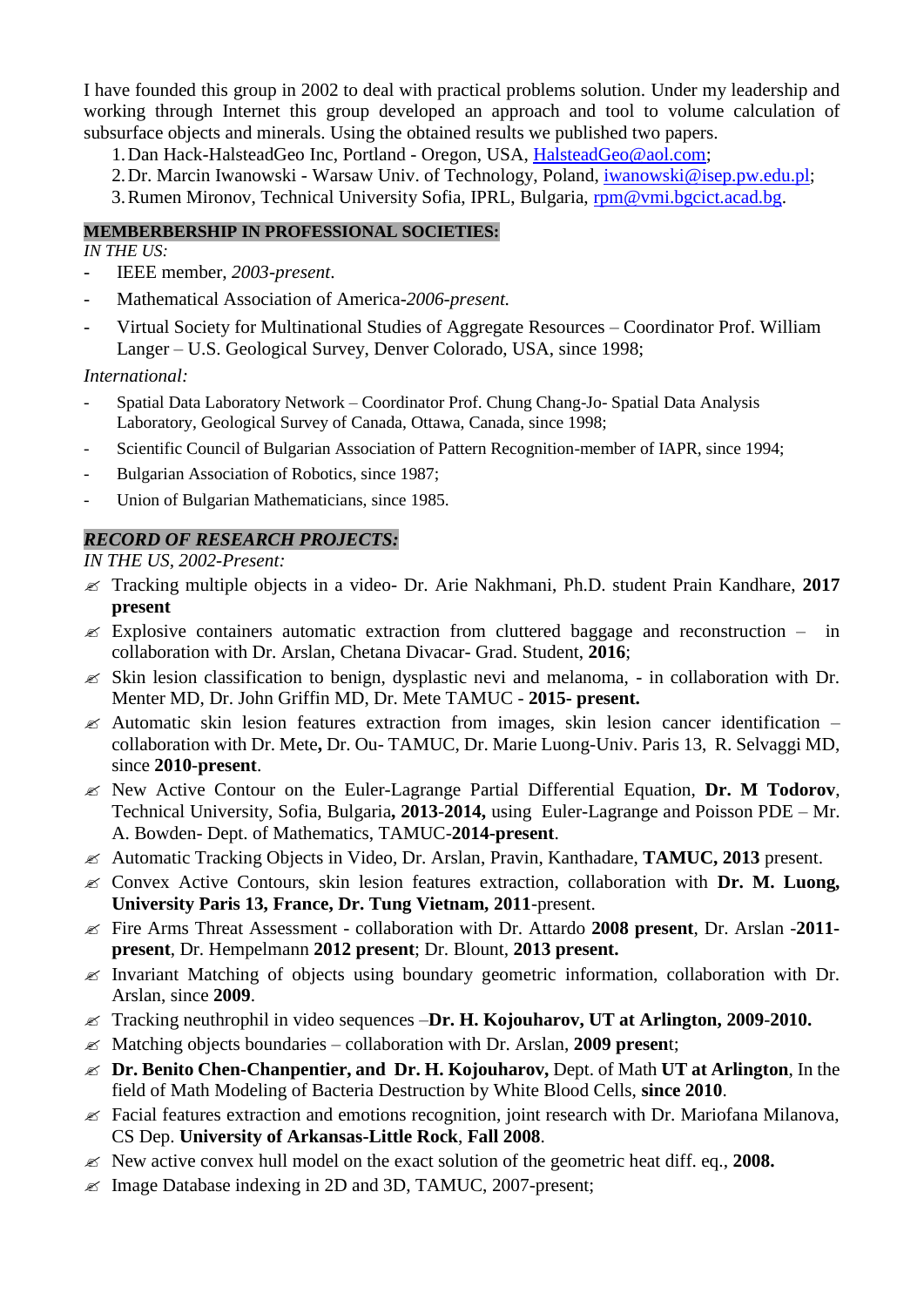- $\mathscr A$  Automatic concavities extraction of image regions, joint research with Dr. Italo Simonelli, Dept of Math-TAMUC, Fall 2005-Spring 2006;
- $\mathcal{L}$  Intelligent Image Database Mining Systems, Dr. Sang Suh, Dept of CS-TAMUC, 2005;
- $\mathscr{\mathscr{L}}$  Active regions an approach to combine level sets with statistics, joint survey and research with Dr. Italo Simonelli, Dept of Math-TAMUC, Fall 2004-Spring 2005.
- $\mathcal{L}$  An application of Image Processing to segmentation of Chemical Images, a joint survey with Dr. Ben Jang, Dept. of Chemistry, Spring 2005.
- $\ll$  Image object's motion interpolation, joint survey and study with Dr. Hasan Coskun, Dept of Math-TAMUC, Fall 2004.
- $\mathscr{\mathscr{L}}$  A new convex hull model for image regions. An application to image database mining for image features extraction, indexing and management. TAMU Commerce, Dept of Math, Dept of CSIS, with the help of Dr. Richard Kreminski, Fall 2004.
- $\approx$  Biomedical Image Feature Extraction for Content Based Retrieval, PI Dr. Phillip MIsna Elec. Eng. Dept. -NAU, USA. Funded by Department of Energy 2003-2004.
- $\mathscr Z$  Variational methods to 3D objects detection and visualization, Joint research with Assoc. Prof. John Nueberger, Math & Stat Dept., NAU, USA, 2004
- $\leq$  Shape support, regularities and B-splines to image database querying. Joint research with Prof. James Swift, at Math & Stat Dept., Dr. Phillip Mlsna Elec. Eng. Dept. -NAU, USA.
- $\&$  Application of Heat Diff. Eq. to a new convex hull model for regions location in a dynamic image database. Joint research with Assoc. Prof. John Nueberger, Math & Stat Dept., NAU.
- $\mathscr{A}$  A new approach to increase accuracy of 2D sections interpolation. Joint research with Dr. M. Iwanowski, Warsaw University of Technology, Poland, R. Mironov, Technical Uni. Sofia. *In Europe:*
- 2D sections interpolation, at Image Analysis Lab at CVRM, IST- Lisbon, *Portugal,* 2000-2001.
- Image enhancement and edge detection, IST-CVRM- Portugal, RFV- INSA, Lyon, *France,* 1999-2000.
- Geodesic sets definition in case of empty intersection, at CVRM, IST- Lisbon, *Portugal.* 2000.
- Image segmentation, at IAL CVRM, IST- Lisbon, *Portugal,* 1998-1999.
	- *Visualization and reconstruction Projects: IN THE US, 2001-Present:*
- $\mathcal{L}$  A new effective approach to volume calculation of 3D reconstructed subsurface objects. Under development together with HalsteadGeo Inc, Dr. Michel Fever Portland - Oregon, USA, Dr. Marcin Iwanowski - Warsaw University of Technology, Poland, 2002-Present.
- $\le$  3D Reconstruction and visualization of gravel deposit. Segmentation and 3D visualization of inclusions, together with HalsteadGeo Inc and Dr. Fever Portland, Oregon, US, 2001-2002.

### *3D Reconstruction and Visualisation*

- $\leq 2D/3D$  objects reconstruction and visualization using sparse data, at Image Analysis Lab (IAL) C.V.R.M. -Instituto Superior Tecnico (IST), Lisbon, *Portugal,* 1999-2001;
- $\ll$  Multiple surfaces reconstruction and visualization, based on order and sequences of observation, at Institute of Mechanics (IM)-Bulgarian Academy of Sciences (BAS), *Bulgaria,* 2000;
- $\leq$  3D reconstruction and visualization of multiple subsurface objects. Application to ore deposit and groundwater units reconstruction, at IAL-CVRM-IST, *Portugal,* 1998-1999;
- $\leq$  3D modeling and visualization of flaws and cracks in plastic and non-plastic materials, together with IM-BAS, 1996, 2001.
- $\leq$  3D visualization using gray level image. Shape from shading, together with Technical University (TU)– Sofia, Dept. of Telecommunications, Image Processing and Recognition Lab (IPR), *Bulgaria,* 1998.
- $\mathscr{L}$  Modeling, reconstruction and visualization of multiple, complex 3D objects. Branching problem. Overlapped objects. Surface visibility, *at IM-BAS,* 1994-1997;
- Pattern Recognition and Visualization to Material Reconstruction and Defectology, IAG-CVRM-IST, *Lisbon, Portugal,* 1993-1994.

*Artificial Intelligence: Computer Vision and Decision Support Systems Projects:*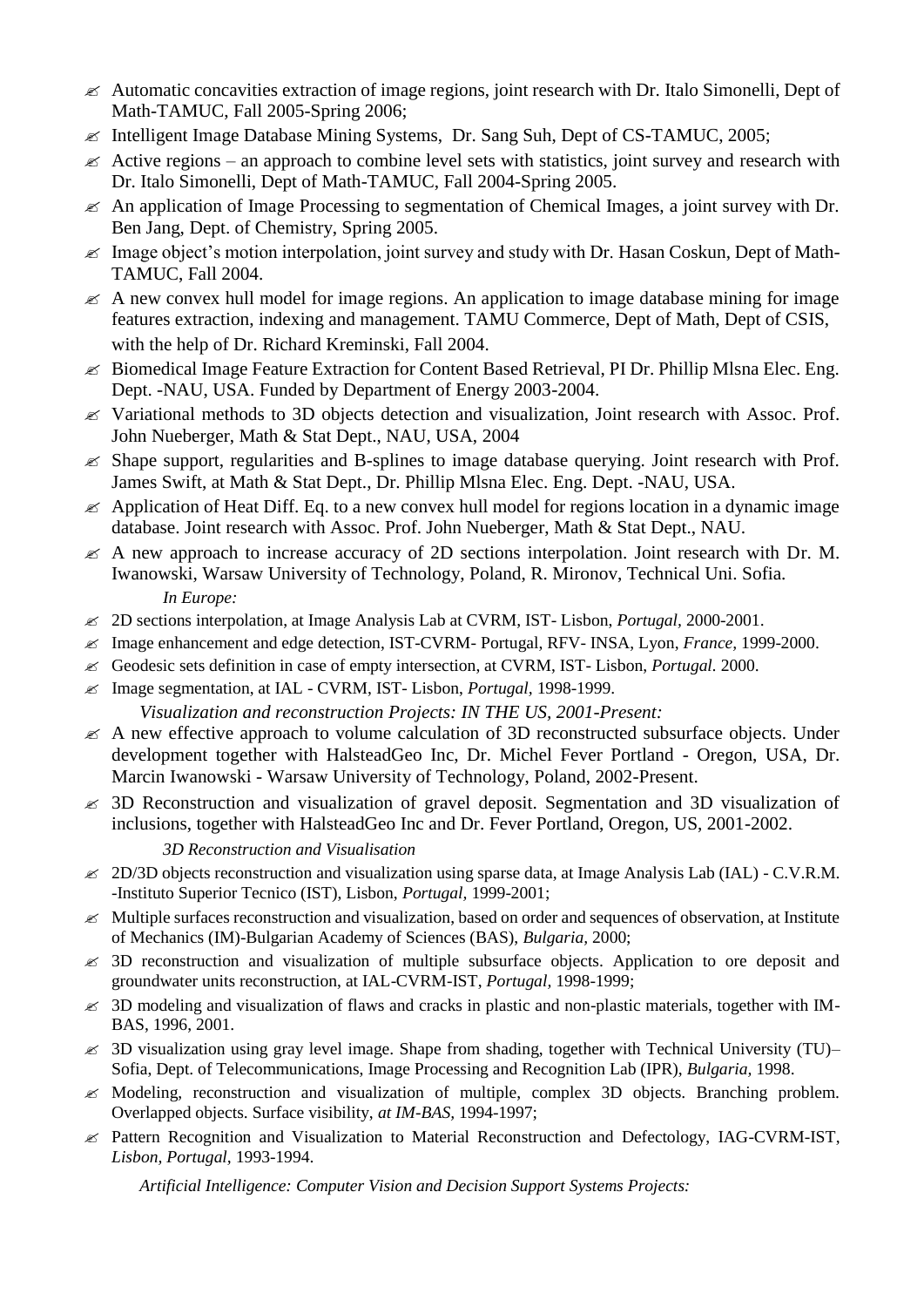- Matching 3D reconstructed objects, together with CVRM-IST– Lisbon *Portugal*, 2001;
- Shape matching of words in digitized Renaissance Books, together with IST-CVRM-Portugal, RFV-INSA, Lyon, *France,* 1999-2000;
- $\Box$  2D objects recognition to multiple complex 3D objects reconstruction and visualization and Image processing, together with IAL-CVRM-IST, 1995-1999.
- 3D defects detection in mechanism components, IM-BAS, Bulgaria, CVRM-IST, *Portugal,* 1997;
- $\Box$  Definition of the new notion Morphological Similarity and its application to 2D objects recognition and partitioning, at IM-BAS, *Bulgaria,* 1996.
- $\Box$  2D/3D objects modeling and recognition by single and multiple viewpoints, at Center of Mathematics Comp. Science & Mechanics-BAS, 1991-1993;
- $\Box$  3D modeling and recognition. New economic numerical algorithm to curvature calculation, at Slovak Academy of Sciences – Int. Lab of Artificial Intelligence, Bratislava, *Slovak Republic,* 1990-1991;
- 3D objects recognition by sets and order of identification, at IM-BAS, 1988-1990.
- Classification of objects in limestone cave, Artificial Intelligence Lab, Institute of Math BAS, 1990.
- Environmental Decision Support System for Analysis, Evaluation and Management of Groundwater Resources Based on Integrated GIS Technology, together with CVRM-IST, *Portugal*, 1997.
- Decision Support System to 3D defects detection, together with CVRM-IST, *Portugal,* 1995.

#### *Digital Libraries Projects:*

- Automatic Feature Extraction and Recognition for Digital Access of Books of the Renaissance, at CVRM-IST, Lisbon, *Portugal*, *France,* 2000.
- Pages enhancements and segmentation to text and pictures, at CVRM-IST, Lisbon, *Portugal,* 2000.
- Multimedia Libraries, at Pattern Recognition and Image Proc. Lab –INSA, Lyon, *France*, 1999.
- Virtual Libraries architectures, delivery and storage of contents, together with TU–Sofia, Dep. of Telecommunications, Image Processing and Recognition Group, 1998, 2000;
- Architecture, storage and transfer of contents, together with IPR-DT-TU, *Bulgaria*, 1999.

#### *Robots Vision and Control Projects:*

- 3D objects modeling and recognition in Nuclear Reactors, together with Russian Academy of Sciences, *Czech Academy of Sciences* (CAS), BAS, Bulgarian Nuclear Power Station "Kozlodui", 1987-1990.
- An optimal approach and software tool to robot's local motions control, together with *Russian Academy of Sciences*. CAS, BAS, Bulgarian Nuclear Power Station "Kozlodui", 1987-1990;
- 3D objects recognition to robot orientation in a global scene, together with Polish Academy of Sciences-Institute of Biocybernetics and Bioengineering, Warsaw, *Poland,* 1987-1989.

3D MODELLING, VISUALIZATION SOFTWARE TOOLS: 3D SORS, MatLab, Mathematica, SurfDrive. SOFTWARE LANGUAGES: Assembler, C++, Fortran, FORT.

#### *SUPERVISING SOFTWARE DESIGN AND DEVELOPMENT PROJECTS:*

#### *IN THE US, 2002-Present:*

- Tracking objects with SIFT, SURF, GM-PHD method **2016 present**
- Active Contour using Euler-Lagrange and Poisson PDE MatLab-**2014 present**
- Tracking a single object with partial occlusions in a video **2013**
- Tracking object with S-ACES and Modified Kalman Filter-**2012**
- Active Contour for noise surpassing, **2011,**
- Rotational invariant objects matching **– 2011.**
- Expanding active contours for tracking **2010.**
- Rotational and scaling invariant regions matching **2010.**
- Integral Active Contour Model, **2008- present, Java.**
- Active Convex Hull Model, on the approximation and exact solutions, **Fall 2008, Java.**
- Image Database indexing, Spring, Summer 2008, **VC++, C sharp;**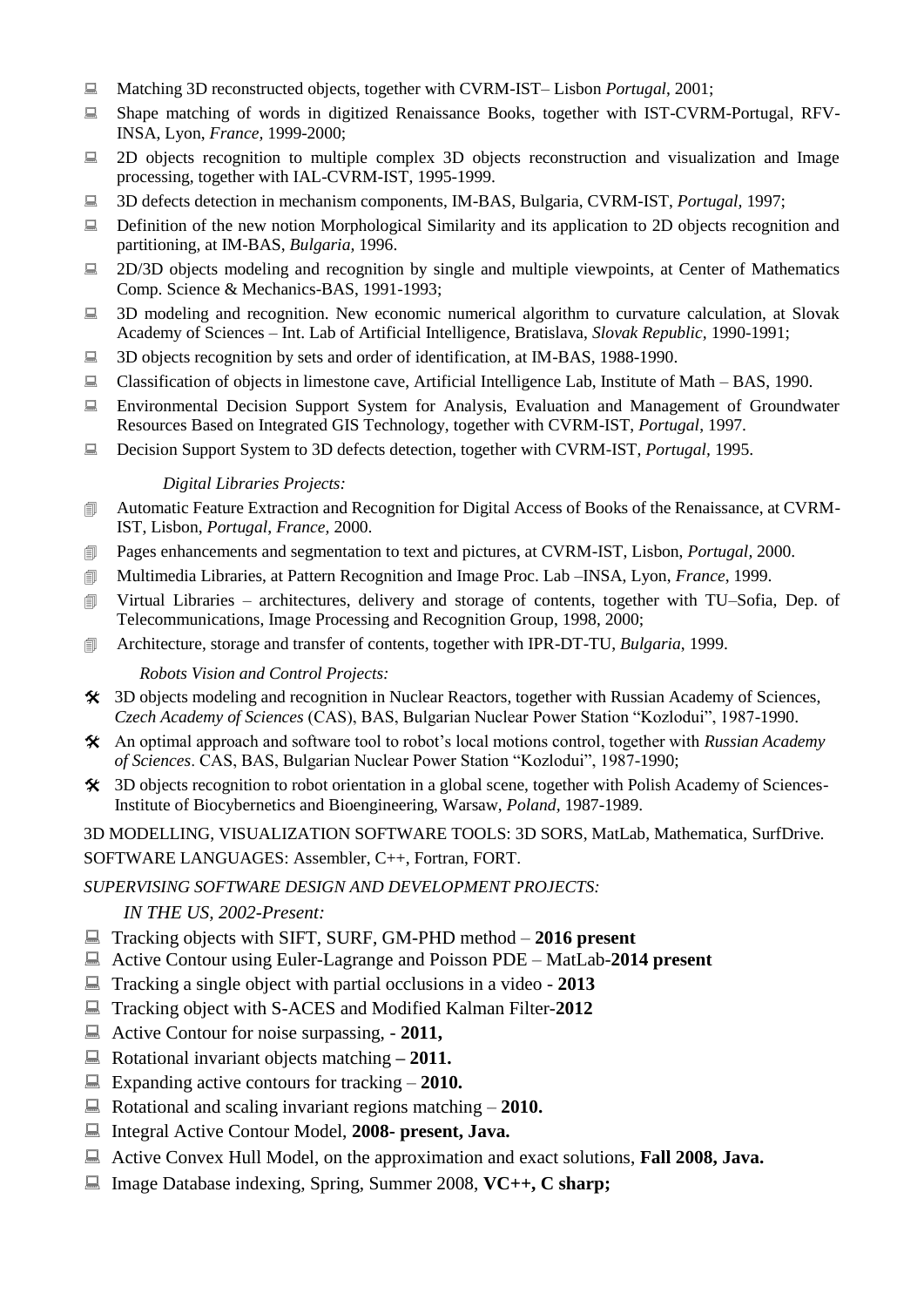- Video compression**,** Iris Recognition**, Matlab, Fall 2008;**
- $\Box$  Stegonagraphy C++, 2007;
- Corners detection for tracking objects- C++, **2007;**
- A New Active Convex Hull model, C++, Sharp C, 2004-2005, **Completed in Java Fall 2008;**
- $\Box$  Image Segmentation guided by the Heat DE with elasticity features, C++, REU, 2004.
- 3D Edge Detection and Visualization by Heat DE, *Mathematica* tool, REU, 2004.
- $\Box$  Heat DE with shells to image segmentation, NAU-Math and Stat Dept., 2003.
- $\Box$  Shape to support transformation, C++, run under Windows/NT, NAU, 2003.
- $\Box$  Image Database querying, shape features extraction and matching, C++, run under Windows/NT, NAU-Math and Stat Dept., 2002-2003.

*In Europe:*

- Matching words in digitized Renaissance Books from 16 century. Run under Windows 95/98/NT, C++, Under European Community funded project DEBORA, 1999-2000;
- $\Box$  Matching 3D reconstructed subsurface objects. C++, 2000;
- $\Box$  Multiple 2D/3D objects reconstruction and visualization. Windows 95/98/NT, C++,1998.
- Filtering of 2D images. Run under DOS. Quick C. 1997;
- Multiple 2D objects recognition and visualization. Run under DOS, Quick C, 1993-1994.

### *DEVELOPED SOFTWARE TOOLS:*

- Capable of 3D objects recognition using stereo data. Motorola 6800, FORTH language, 86-89;
- $\Box$  Capable of robot's local motions control. Motorola 6800, Assembler language, 1987;
- $\Box$  Capable of generating (15,11) systematical, non-vasiliev's, non-linear, perfect codes correcting one error, Fortran, 1984.

### *PARTICIPATION IN FUNDED PROJECTS and GRANTS***:** IN THE US 2001-present:

- Title: Delineation of Skin Cancer and Lesions by Filters Supported Active Contour, Research Enhancement Program, PI N.M. Sirakov, *\$14,533*, **2010-2011.**
- Title: 3D Segmentation and Features Extraction for 3D Database Indexing, School of Graduate studies, Research Enhancement Grant, **\$ 5698**, **2007-2008**.
- Title: 2D Image Segmentation and Efficient Features Extraction for Indexing. A Step Toward the 3D Case, School of Graduate studies, Research Enhancement Grant, \$5000, **2006-2007.**
- Title: Segmentation, Matching and Features Extraction for Content Based Image Retrieval, School of Graduate studies, Research Enhancement Grant, \$4030, 2005-2006.
- Title: Undergraduate Science-Mathematics Research Program Summer 2005 Introduction, granted by Dean of the Graduate School, \$620 ,March 2005.
- Title: The Faculty Development Committee has awarded me with a Competitive Travel Grant in the amount of \$500, Spring 2005.
- Title: Image segmentation for Content Based Image Retrieval. Mini Grant funded by Dean of Graduate Studies and Research, \$520, November 16.2004-August 31.2005, completed.
- Title: Boundary support and its applications Mr. Christopher Rex (my student in Math 192), funded -\$384 by the Dean of College of Arts and Science, Undergraduate Student Research initiative;
- Title: Biomedical Image Feature Extraction for Content Based Retrieval. PI Dr. P. Mlsna Elec. Eng. Dept. –NAU**, \$43 000** funded by **U.S. Dept. of Energy** grant DE-FC08-01NV13974, 2004.
- Title: An Application of Differential Equations to Image Retrieval and Visualization in 2D/3D, approved for funding by NSF-REU program-around **\$15 000**, 2004.
- Title: An Application of the Heat Differential Equations to Image Processing, funded by NSF-REU program-around **\$6000**. Supervising the research of Catherine Lichten- McGill University, 2003. She was also funded to present our research on the Conference "Summer Undergraduate Research in Math"- august 2003,<http://www.math.ohio-state.edu/conferences/surc/>.
- Title: Objects Detection in an Image Database Using Shape Features, funded by NSF-REU programaround **\$6000**. Supervising the research of Andrey Kislyuk- UC Berkeley, 2003.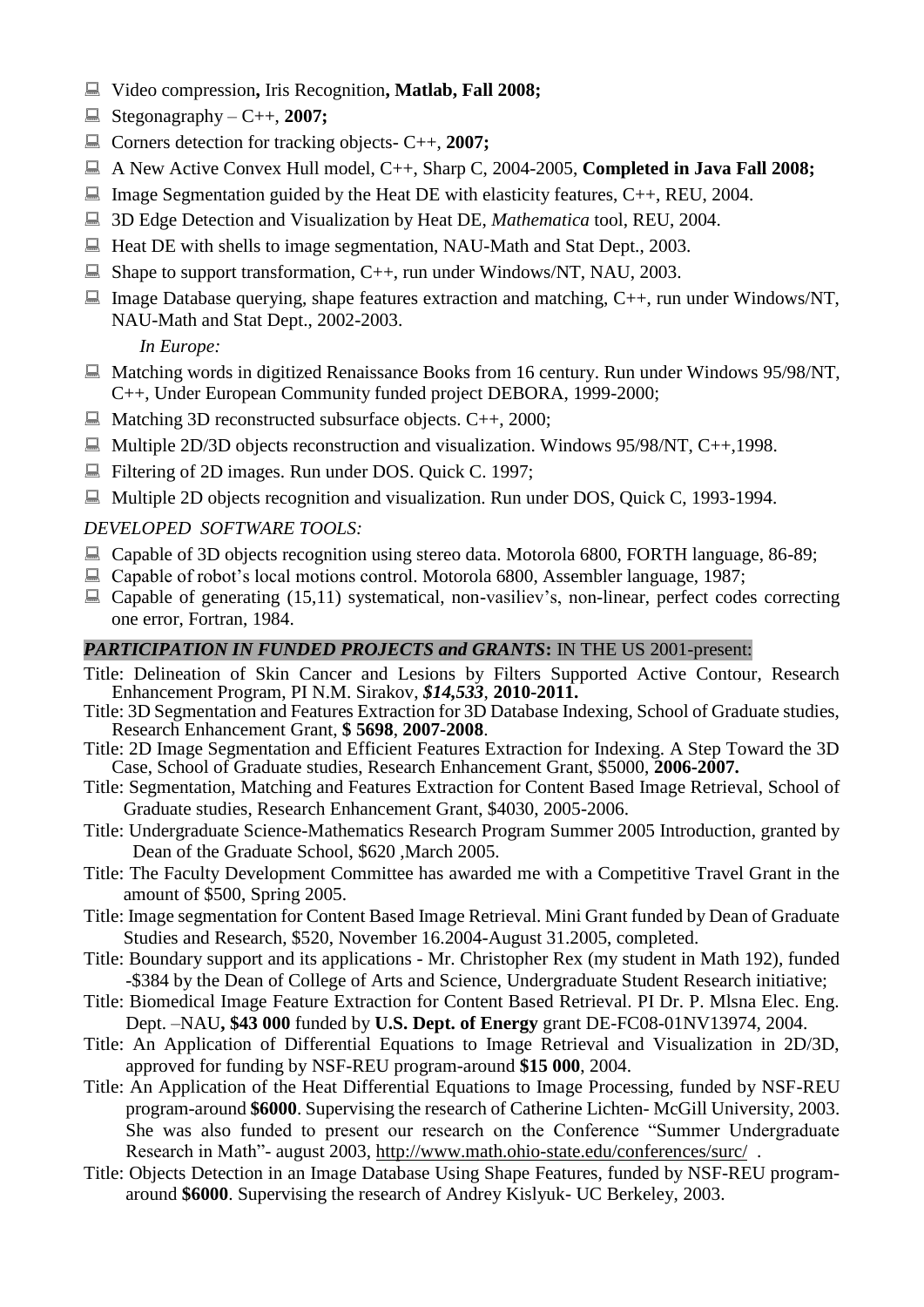## **In Europe:**

- Title: Digital Access to Books of the Renaissance, DEBORA, DGXIII/Telematics Program/LB-5608/A, 4th EU Framework, Participants: RFV-INSA, Lyon, France, CS Dept - University of Lancaster-UK, CVRM-IST, Lisbon, Portugal, 1999-2001, funded – 1 000 000 EURO.
- Title: *Automatic Characterization of Ornamental rocks*, COSS 4th EU Framework, University of *Bologna-Italy,* University of *Granada – Spain*, Instituto Superior Tecnico - *Portugal,* 1996-1998, Ranked the  $35<sup>th</sup>$  best project completed during the  $4<sup>th</sup>$  EU Framework;
- Title: *Development of manipulator and tools capable of Nuclear Reactors inspection*. Project № 3.1.7, *Czech* Academy of Sciences, *Russian* Academy of Sciences, and Institute of Mechanics-*Bulgarian* Academy of Sciences. 1987-1990. *Institute of Mechanics funded around \$1 000 000*;
- Title: *Biomechanics of Motions and Robots Control*. *Polish* Academy of Sciences-Institute of Biocybernetics and Bioengineering, Bulgarian Academy of Sciences –Center of Math. Comp. Sc. & Mechanics. 1986-1989. A*round \$ 130 000 per year.*
- Group and differential-geometrical approaches to modeling and control of coupled-body mechanical systems, PI-Clementina Dimitrova Mladenova, 1997-1998.

#### **Recently Submitted Grant Proposals:**

**NIH, R-01, National Cancer Institute – amount requested ~ \$700, 000, Sub. on 02.03.2017 Title:** A Novel Automated Dermoscopy-Based Image Analyzer for the Clinical Evaluation of Pigmented Lesions and Early Detection of Melanoma, Baylor University Medical Center, **PI. Dr. A. Menter**, Co-Investigators: Dr. J. Griffin, Dr. J. Frieder, Dr. L. Dickens, Dr. G. Hesler Ph.D., TAMUC- **PI Dr. N.M. Sirakov**, Co-Investigator Dr. M. Mete.

**Department of Homeland Security, ALERT -** amount requested for 2 years- \$141,620 **Title:** X-Ray and CT Baggage Images Segmentation for Potential Explosive Containers Extraction Reconstruction and Recognition, PI. Dr. Sirakov, In Collaboration with Dr. A. Arslan, TAMUC, Surendra Chakrader Nara**,** Database Software Developer**,** Infosys Solutions Inc, Sub. July 01, 2016.

**NIH – R03 – Title:** Novel System for Dysplastic Nevi and Melanoma Diagnosing and Prediction, PI-Dr. N. M. Sirakov, Co-Investigator Dr. M. Mete-TAMUC, Co-Investigator Dr. A. Menter, MD, Dermatology Division Baylor U Medical center, Co-Investigator Dr. J.Griffin MD, Dermatology Division Baylor U Medical center, amount requested **\$132,000**,Sub. February 26, 2016.

**DARPA**-BAA-14-39 **Title:** Automatic Visual Recognition, Tracking, and Semantic Analysis Of Firearms with The help of A Firearm Ontology, PI A. Arslan, Co-PI Dr. S. Attardo, Co-PI C. Hempelmann, Co-PI G.Blount, **Co-PI N. M. Sirako**v, amount requested **\$1,140,000**, **submitted June 2015**, recommended by DARPA to another agency.

**NSF-** Proposal for funding The 9th International Conference onDifferential Equations and Dynamical Systems, PI Dr. T. Wang, **Co-PI Dr. N.M. Sirakov**, **November 17, 2014. Budget Required: ~\$20,000**

**R03-PA-13-304-**October, 16, 2014, **Title:** Validation of New Rules for Melanoma Identification, **Budget Required:** 139,000, PI Dr. N. M. Sirakov, *Co-PI: Dr. Menter, Baylor University Medical Center;* Co-PI Mutlu Mete, Consultant Dr. Marie Luong, Rick Selvaggi, MD.

## *Awards and Recognitions:*

- **1. Rajesh Shanmuga Sundaram –** my research student received first prize at **lion's innovation showcase** event November 21, **2015**.
- 2. **Recipient of the TAMU** Research, Scholarship, and Creative Activities– "*Unfettered Thought"* **2015;**
- 3. **Lockheed Martin Best Pepar Award** on the Automatic Targets Recognition-SPIE Defense Security and Sensing paper: